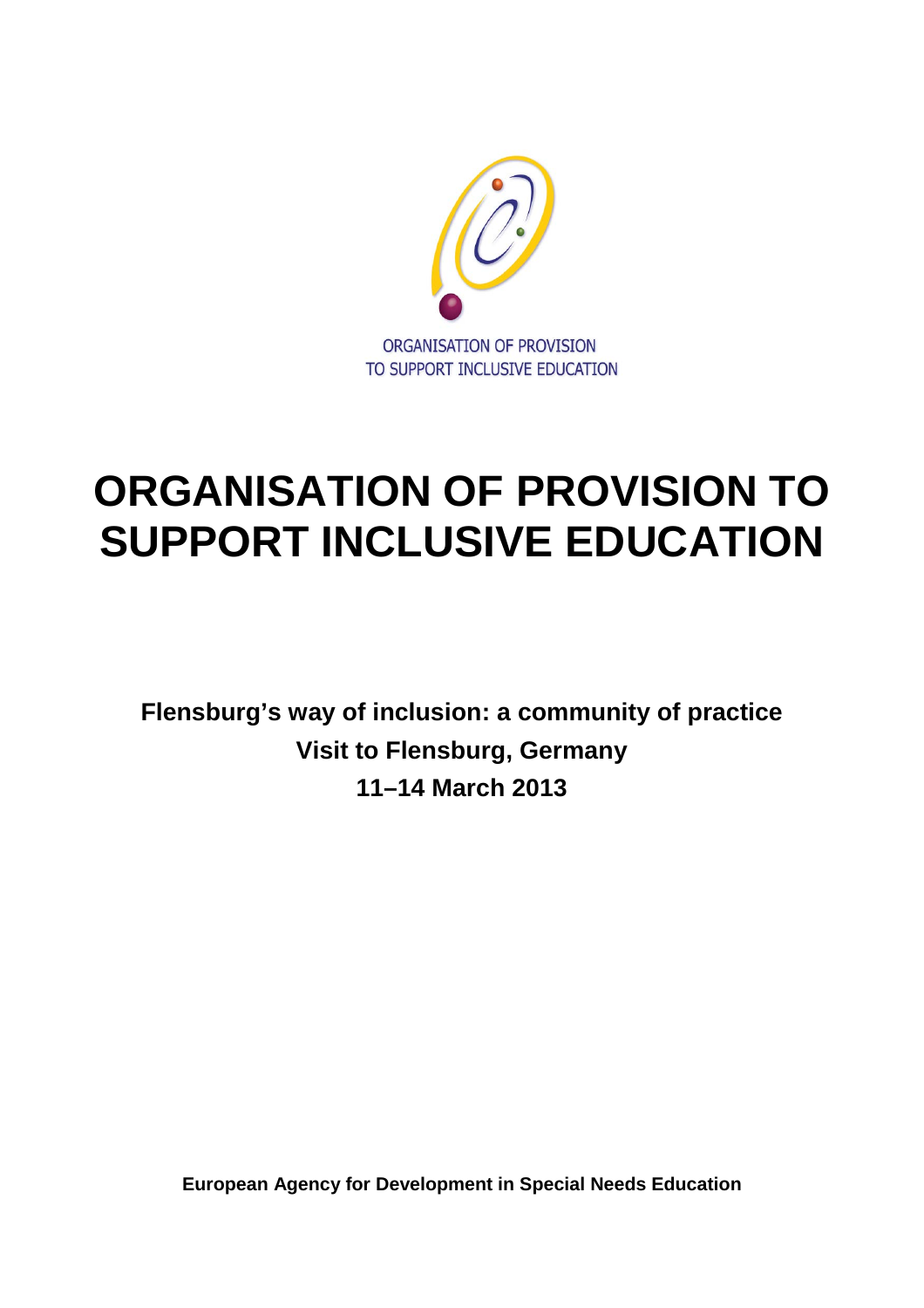# $\overline{\phantom{a}}$ **TIME**

| <b>CONTENTS</b>                                       |  |
|-------------------------------------------------------|--|
|                                                       |  |
|                                                       |  |
|                                                       |  |
|                                                       |  |
|                                                       |  |
|                                                       |  |
|                                                       |  |
|                                                       |  |
|                                                       |  |
|                                                       |  |
|                                                       |  |
|                                                       |  |
|                                                       |  |
|                                                       |  |
|                                                       |  |
|                                                       |  |
|                                                       |  |
| KEY LEARNING POINTS AND AREAS OF FURTHER DISCUSSION19 |  |
|                                                       |  |
|                                                       |  |
|                                                       |  |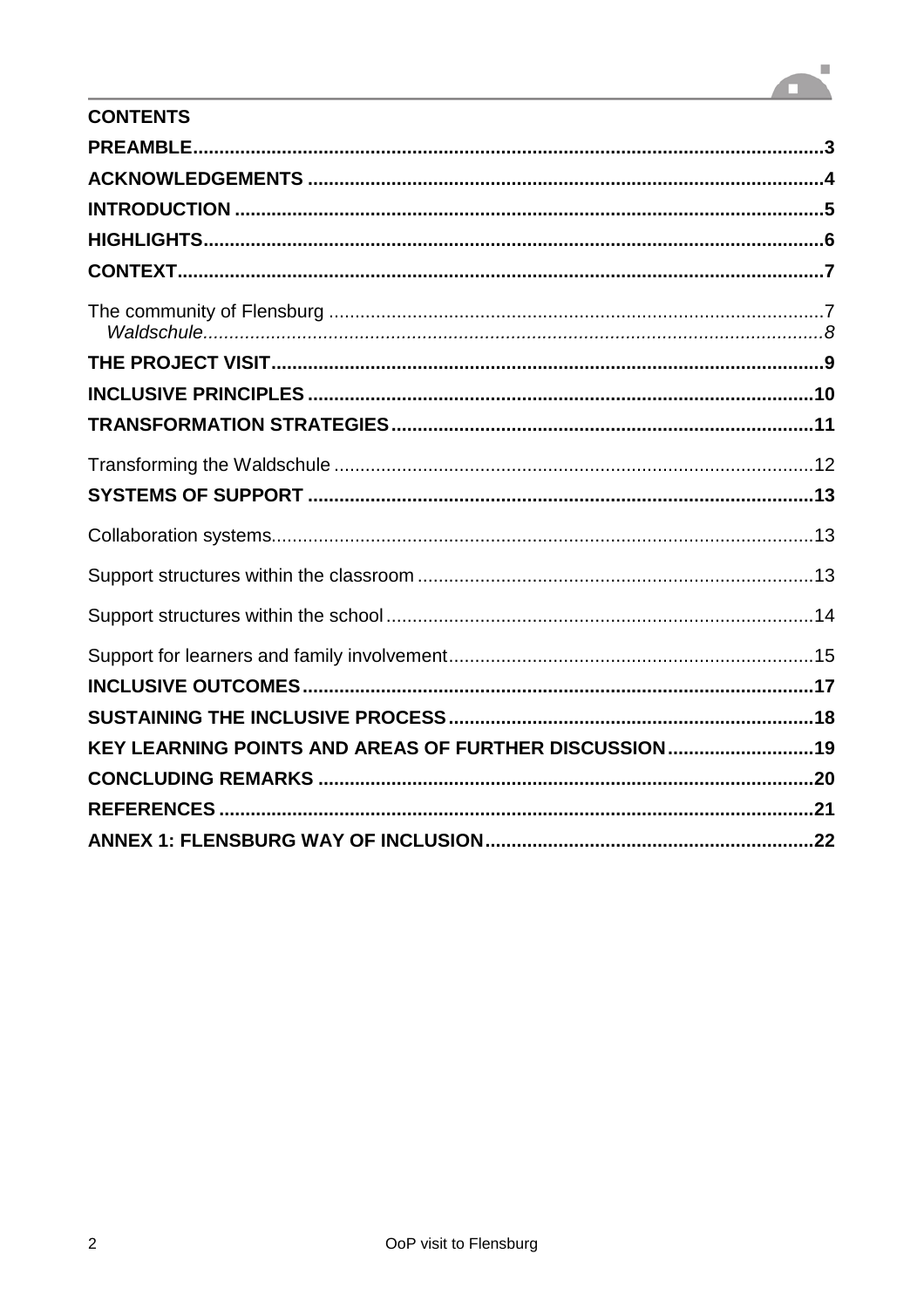

#### **PREAMBLE**

The Organisation of Provision to Support Inclusive Education project is being undertaken by the European Agency for Development in Special Needs Education (the Agency) from 2011 to 2014. The project's key question is: how are systems of provision organised to meet the needs of learners identified as having disabilities under the United Nations Convention on the Rights of Persons with Disabilities (UNCRPD, 2006) in inclusive settings within the compulsory school sector? The themes to be explored include:

- Inclusion as a quality issue the presence and participation of all learners in the school/classroom community enhances the quality of the educational experience.
- Strengthening the capacity of mainstream schools to respond to diverse needs (including developing the role of specialist provision as resources to support the mainstream sector).
- Collaboration and networking effective provision of educational and multi-agency support within the mainstream sector.
- Funding and resourcing targeting support to meet the needs of learners with disabilities.
- Leading the change process.

Project activity and project outputs will include:

- **1. A Literature Review:** this provides the conceptual framework for the project and includes a review of research literature post-2000 on project themes, as well as an analysis of past Agency projects.
- **2. Country Information:** a questionnaire has been circulated to Agency member countries to gather information on how provision for learners with disabilities in mainstream schools is organised and evaluated.
- **3. Identification of examples of practice:** five sites in Sweden, Austria, Germany, Slovenia and Malta will be visited in February/March 2013. A report will be produced following each visit.
- **4. Thematic seminars:** following collection and analysis of data from the visits, a series of seminars will be held in autumn 2013. The seminars will explore in detail the factors that have an influence on the success of inclusive education, taking into account different country contexts. A report will be produced following each seminar.
- **5. Project synthesis report:** the report will draw together evidence from all project activities and, following an analysis of key issues, will provide a series of recommendations and potential quality indicators for the organisation of provision and implementation of new practices to improve systems of provision for learners with disabilities in mainstream schools.
- **6. Leading the change process:** a practical tool to support policy-makers in leading change towards more inclusive policy and practice will also be produced.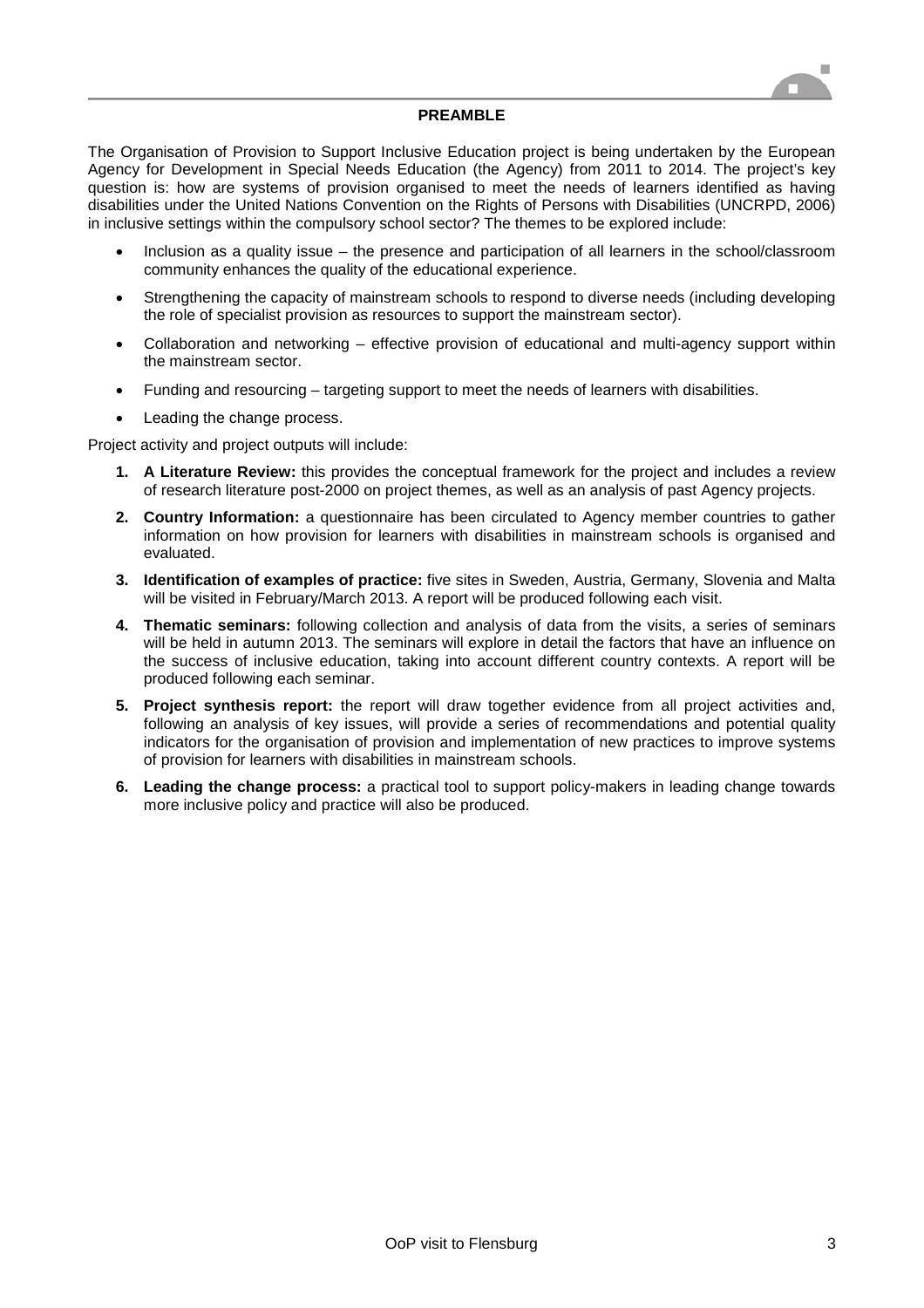

#### **ACKNOWLEDGEMENTS**

The Agency gratefully acknowledges the generous help, support and warm welcome provided by the visit host, Hans Stäcker. Special thanks also go to the Mayor of Flensburg and to the staff of the Municipality of Flensburg, to the Waldschule school principal, teachers, learners, parents, learning support assistants and specialised personnel who provided us with relevant information and gave up their time to meet with us in Flensburg. We are also very grateful to the principals of the Forderzentrum special schools for providing us with insights into the development of inclusive education in the city of Flensburg.

Thanks are also due to Christine Pluhar, who provided information about the historical development of inclusive policies in the Länder of Schleswig-Holstein (S-H), to Birgid Oertel, who provided information about current developments in special and inclusive education in the Federal Republic of Germany, to Ute Hölscher, who translated interviews and documents, and to Per Skoglund for his contribution to the discussions on the development of inclusive education and the management of change towards inclusion.

Finally, the Agency would like to acknowledge the key role played by all members of the Project Advisory Group, the Agency Representative Board members and National Co-ordinators who took part in the visit and who provided additional support.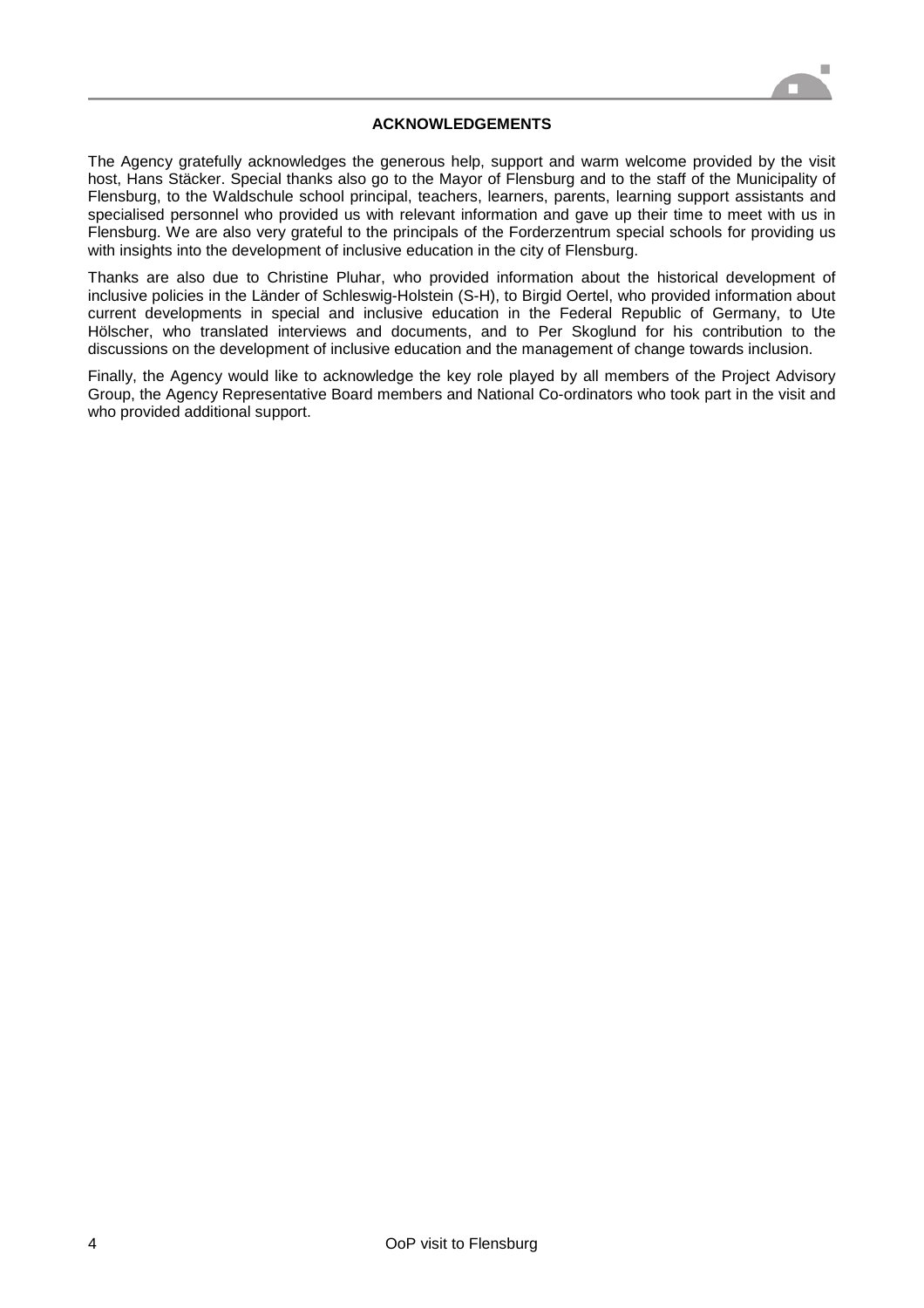

#### **INTRODUCTION**

This report provides information about the study visit conducted by the Agency team to Flensburg, Germany, in March 2013.

The city of Flensburg was selected, along with other four sites, from practice examples provided by Agency Representative Board members and their networks as part of the Organisation of Provision project questionnaire.

The Agency team, in collaboration with the Project Advisory Group (PAG) members, identified criteria for the selection of the sites that should be followed up to provide relevant information for the project. The criteria were: relevance of the site, clarity of the information provided and evidence of the following: quality assurance; system leadership and the management of change; collaboration and partnership; sustainability and a variety of support systems (different approaches to and ways of organising support). Overall, the examples selected also needed to reflect diversity of geographical location and learner needs.

The city of Flensburg was selected for its focus on collaboration and networking. The visit theme was 'How do inclusion networks support the needs of learners with disabilities?'

The focuses of the other study visits were:

- Essunga, Sweden: strengthening the capacity of mainstream schools changing practice to improve support for learners with different needs (in particular those with disabilities).
- Vienna, Austria: inclusive education as a quality issue  $-$  a collaborative approach to quality management.
- Ljubljana, Slovenia: developing the role of special schools as resources to support mainstream provision.
- Valetta, Malta: organisation and resourcing of in-class support (with a focus on the roles of school and multi-agency staff).

After presenting a short summary of the lessons learnt from the study visit to Flensburg, this report describes the different supports provided to learners with disabilities in mainstream settings and the different factors that contributed to their development. Information about the management of change, transformation strategies and sustainability is also included.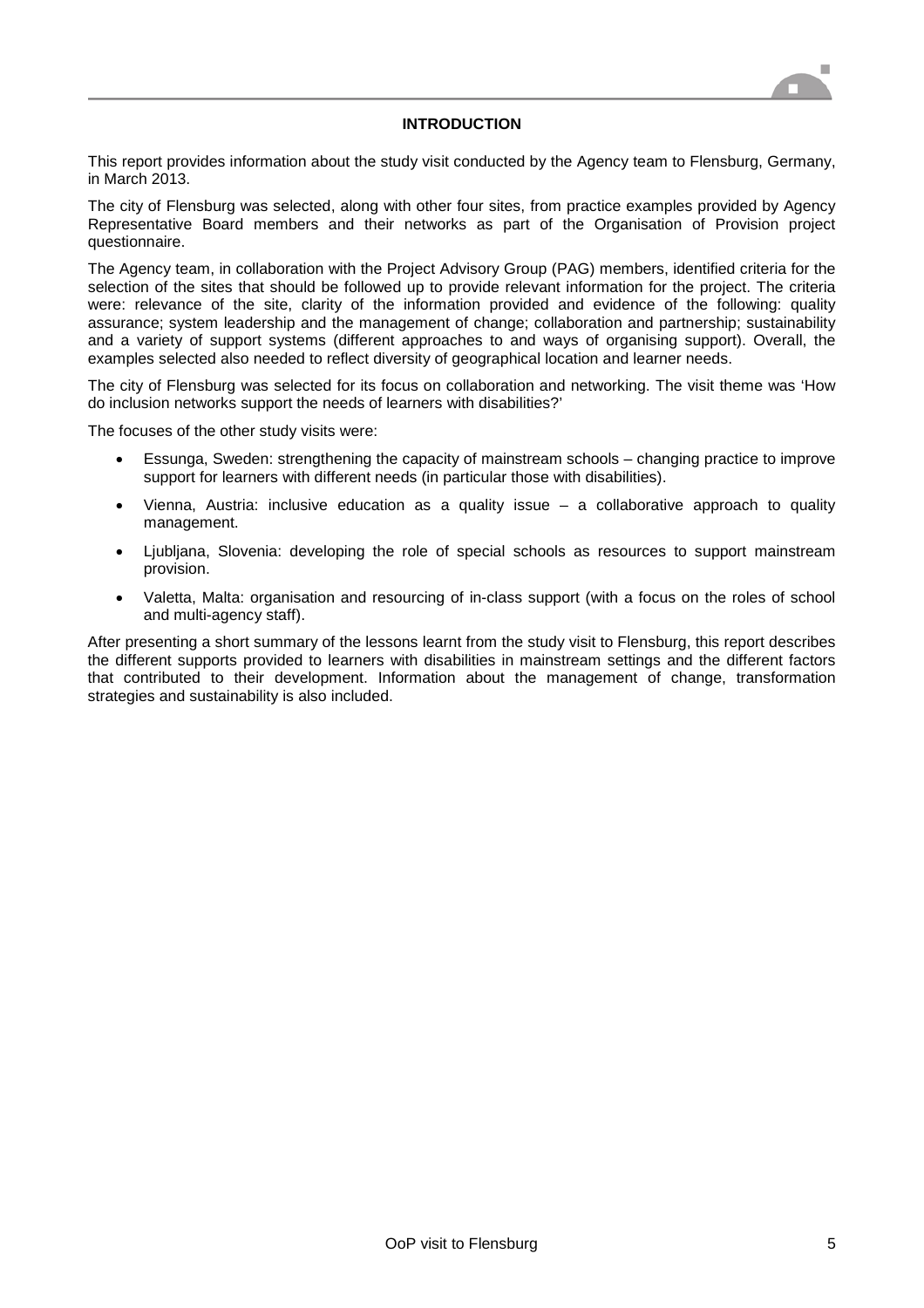#### **HIGHLIGHTS**

- System-based support with a focus on listening to the voices of learners and creating a supportive climate in the classroom is a key factor for the development of inclusive education.
- Collaboration between education, social services, health services, resource centres and municipal bodies is fundamental in providing support to learners with disabilities in mainstream settings.
- Sharing the same values and principles, as well as developing good communication skills among different partners, are crucial factors in fighting against discrimination and ensuring a continuum of interventions for learners with disabilities.
- The use of critical friends, a 'scouting' strategy and research findings are fundamental factors in the process of change towards inclusion, along with visionary and distributed leadership.
- Parents and community support are essential to manage difficult situations and promote inclusive change.
- Teamwork at the school level (teachers and school staff in general) is a key element for the organisation of support in the classroom.
- Peer tutoring is a crucial aspect of the provision of support to learners with disabilities in mainstream classrooms.
- Developing a single community of practice and enhancing professional learning are key factors in organising provision for learners with disabilities.
- Prevention, early identification and early intervention are essential elements for the development of inclusion.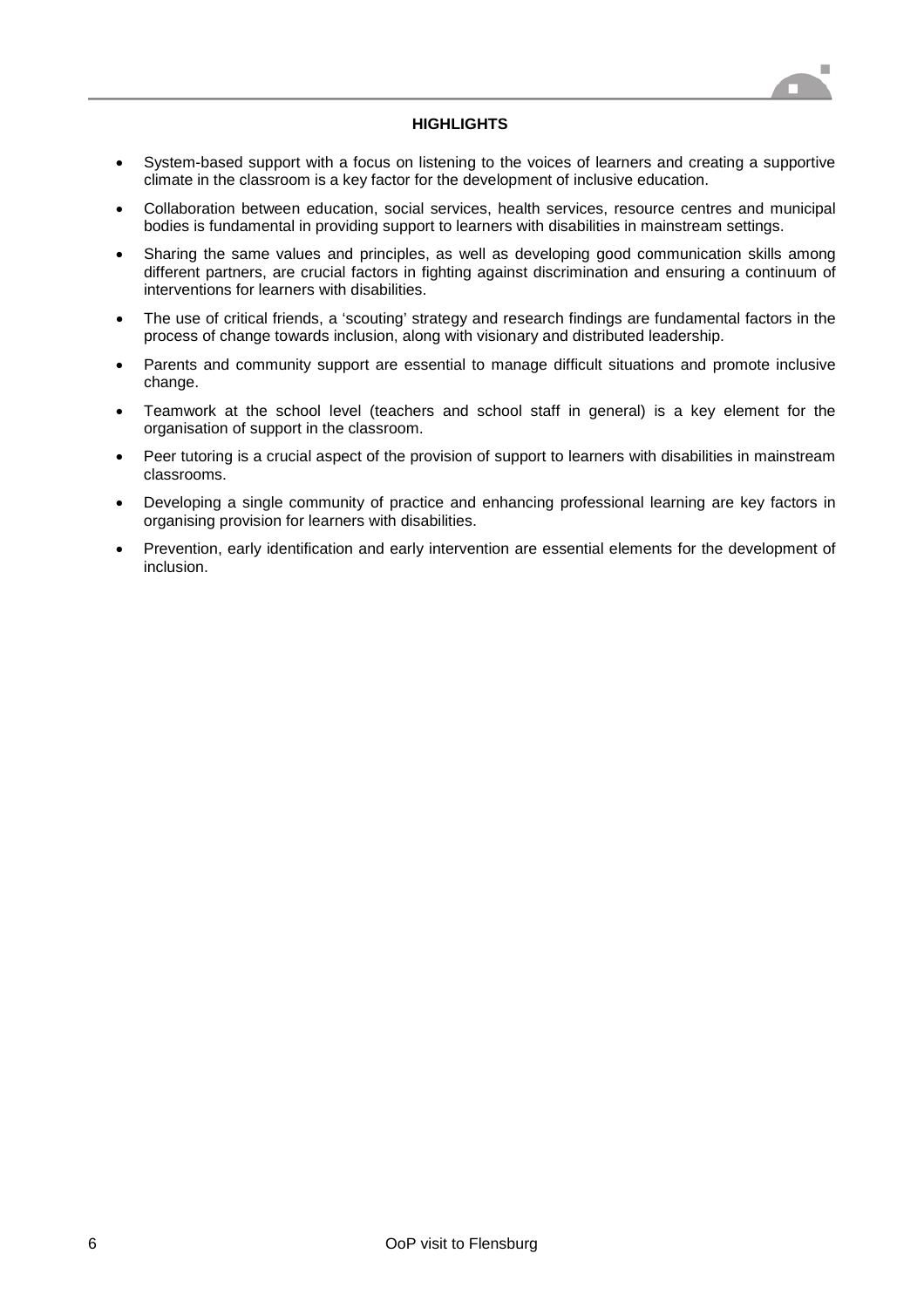#### **CONTEXT**

Germany is a Federal Republic of 16 Länder, or local authorities, that are usually responsible for schools. The right of people with disabilities to be educated in mainstream settings is stated in the Länder constitutions and legislation. The Basic Law (1990) and the new Social Welfare Code IX (2001) play a central role in the German legislation for the education of learners with disabilities. The current Recommendations on Special Education in the Schools of the Federal Republic of Germany (Resolution 1994) apply to all pupils with disabilities, who should be educated, as far as possible, in mainstream schools together with pupils without disabilities.

# **The community of Flensburg**

Flensburg is located in one of the 15 districts of the Schleswig-Holstein Land in the northern part of Germany, close to the border with Denmark and about 150 kilometres away from Hamburg. Originally a rural Danish community, it has now developed into a modern German town with a strong rural vocation. The municipality has 85,000 inhabitants.

Schleswig-Holstein has a student population of 266,000 (from grades 1 to 10). Learners with disabilities represent 6% of the entire population (15,900). Some 60% of the learners with disabilities are educated in mainstream settings (9,600) and 40% are educated in special schools (6,300). Such figures seem to indicate that Schleswig-Holstein is characterised by inclusive policies when compared to the rest of Germany, where 75% of students with disabilities are educated in special schools (SEN Data, 2011). In Schleswig-Holstein there are 900 schools, of which 400 are primary, 250 are comprehensive and 100 are grammar schools (Gymnasium). There are about 100 resource centres: 60 resources centres for learning, speech and behaviour problems, 28 resource centres for intellectual disabilities, 5 resource centres for physical disabilities, 1 centre for visually impaired learners and 1 resource centre for hearing impaired learners.

Historically, Schleswig-Holstein is characterised by a strong dual system of education. For example, in 1983 learners with disabilities were educated in 160 special schools divided according to seven different categories of disabilities (learning, speech, visual, hearing, physical, severe and social and emotional disabilities).

The first steps towards inclusion date back to the early 1980s, when the special school for visually impaired learners was transformed into a resource centre (today known as Landesförderzentrum Sehen, Schleswig – LFS) that reached out to learners educated in mainstream settings. The specialised teachers from the resource centre for visually impaired had to develop their expertise and the LFS changed its role from providing support to individual learners to providing support, consultancy and advice to teachers in mainstream classrooms. The experience of LFS, however, did not remain a solitary example and another 15 special schools began their journey to become resource centres. In 1985 the first integration classes welcoming a variety of learners with disabilities were created.

This grassroots movement towards integration was subsequently supported by national legislation in 1990, when a new law was passed for the integration of learners with disabilities in mainstream settings.

The new law of 2007 envisaged the following two steps:

- Learners with disabilities should be educated in mainstream education under certain conditions.
- Special schools were to be transformed into resource centres.

In order to support this process of change towards inclusion a ministerial body Beratungsstelle Inklusive Schule (known as BIS) was established and, in 1993, new regulations for teacher training in the area of inclusion were passed.

Since then, Schleswig-Holstein has focused on the process of transforming special schools into resource centres. This process of change has been supported by a series of factors: Schleswig-Holstein represented Germany in the European Agency for Development in Special Needs Education in 2002; the Programme for International Student Assessment (PISA) results demanded that regular schools had to request special teachers in order to improve the school general attainments and, in 2002, a process of individualisation of learning began. At first, this only involved learners identified as having special educational needs, but in 2004 it also included learners in regular classrooms.

The move towards more inclusive settings, however, faced a series of challenges, such as transition phases (from kindergarten to primary school, from school to work). These challenges required the participation of new partners, such as social welfare workers, to facilitate the process of inclusion.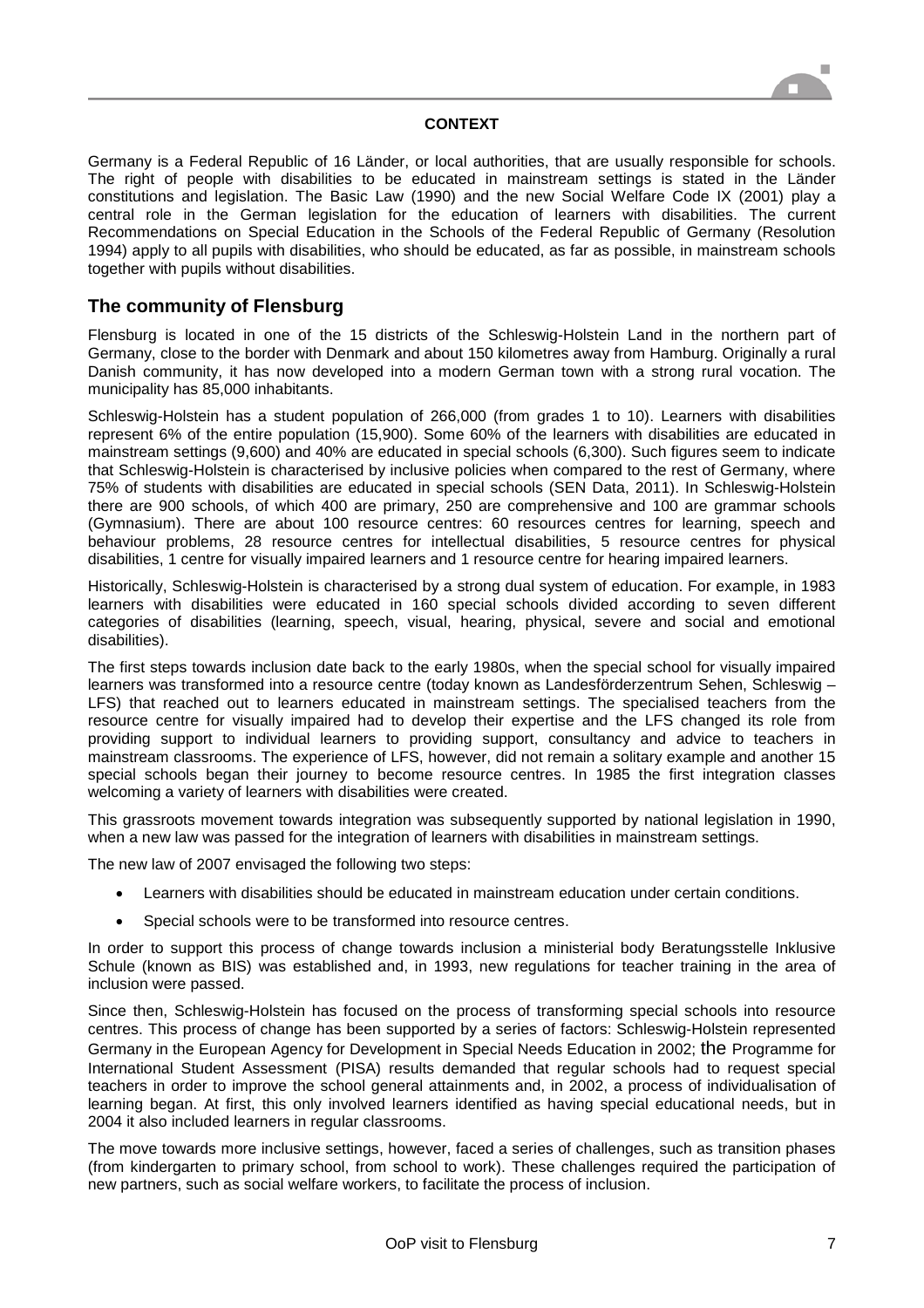

Nevertheless, in 2008 nearly 50% of all learners with disabilities were educated in mainstream settings supported by resource centres and the number of learners with disabilities receiving special education in special schools or in resource centres decreased every year.

The educational imperative towards inclusive education was strengthened by the participation of the Ministry of Education in important conferences, such as the United Nations Educational, Scientific and Cultural Organization (UNESCO) International Conference in Education in 2008, and by the ratification of the United Nations (UN) Convention on the Rights of Persons with Disabilities in March 2009.

A series of events make it possible to identify the cultural change that is currently taking place in Schleswig-Holstein:

- The President of the Federal Republic of Germany, Mr Joachim Gauck, visited the community school in Lubeck.
- The S-H secretary of state of the Ministry of Education, Mr Eckhard Zirkmann, was invited to speak at a conference in Berlin to report about the process of inclusion in Schleswig-Holstein.
- The Jakob Muth Prize for Inclusive Education was founded by the Commission of People with Disabilities, UNESCO Germany and the Bertelsmann Foundation.
- The Waldschule in Flensburg was awarded the Jakob Muth Prize in 2012.

Nowadays, in Flensburg there are ten primary schools, five comprehensive schools, one regional secondary school, four grammar schools (Gymnasium), three vocational schools and seven private schools (five are Danish). Learners with disabilities are educated in nine out of the ten primary schools and there are inclusive classrooms in all secondary schools.

#### *Waldschule*

The Waldschule is a mainstream primary school in the municipality of Flensburg. It is located at the border between a wealthy town district and a very disadvantaged one. This proximity between highly different social communities has consequences for the pupils that attend the school. There are around 300 learners divided into 12 classes and 40% of the student population is from an ethnic minority group.

The organisation of the school includes mixed grade classes and each classroom welcomes learners with disabilities. There is, however, a maximum of five learners with disabilities in each class with a total of 25 children per class.

The Waldschule, however, does not stand alone, as it is part of a system of support. The system includes a resource centre for learning, speech and behavioural disabilities, a centre for physical disabilities and a centre for intellectual disabilities.

The school won the Jakob Muth Prize for inclusive education in 2010 and several other prizes and awards for being an innovative school. As a member of the Forderzentrum resource centre, it has been ranked among the 50 best schools in Germany twice.

The school, which welcomes pupils from all backgrounds, now has among the highest academic outcomes (for example, 170 pupils from grades 1 and 2 can read at an average or above average rate).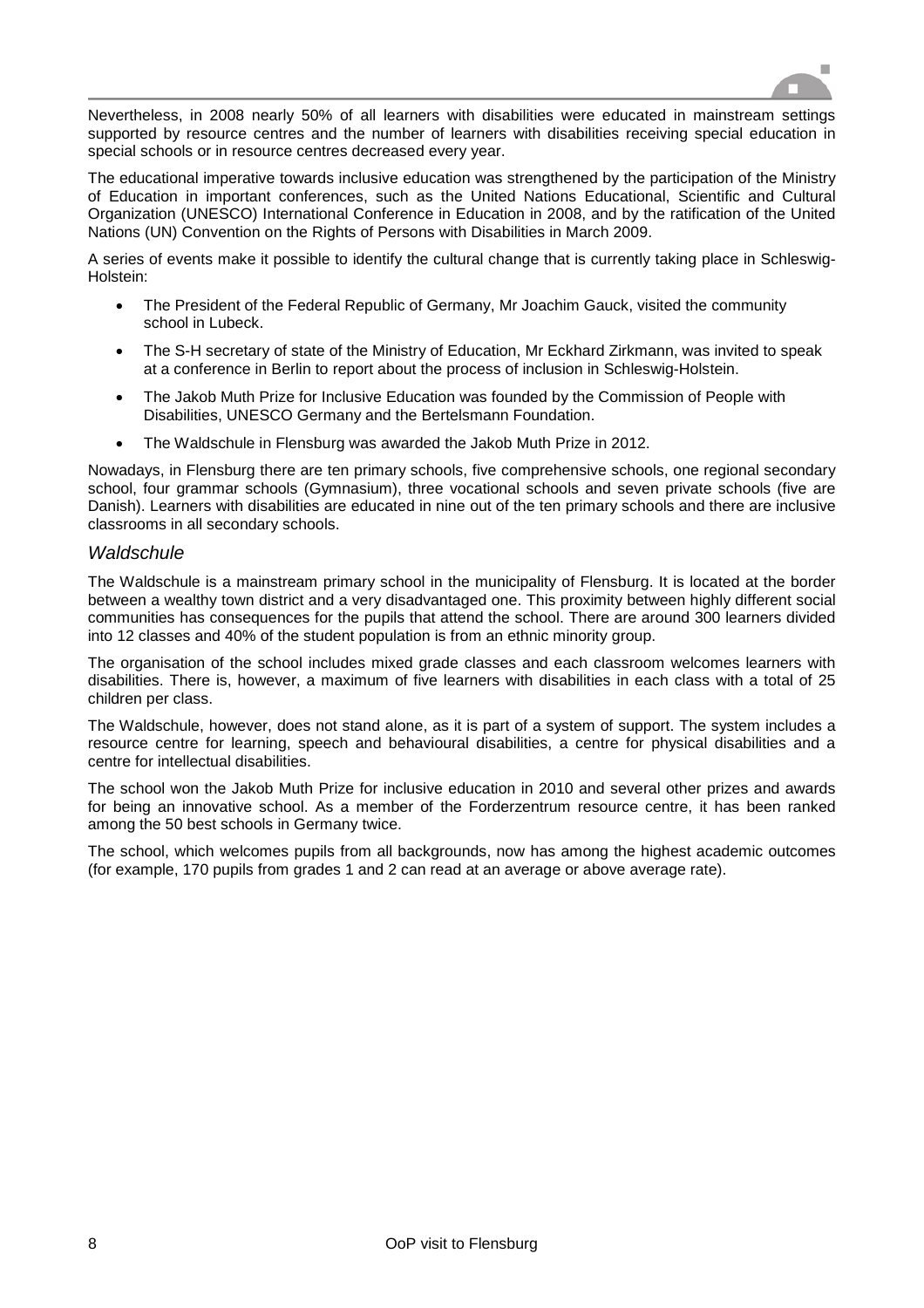

#### **THE PROJECT VISIT**

A team of Agency staff, PAG members and consultants visited the community of Flensburg, including the Waldschule primary school and the many different agencies, bodies and centres that support the work of the schools in the area. The visit provided opportunities to hear first-hand accounts about the developments in the region, to observe lessons and to interview different stakeholders, such as local politicians, community leaders, school leaders, teachers, parents and learners. Semi-structured interviews were conducted according to a pre-determined schedule that had been prepared in agreement with the Agency team and the PAG members in order to provide consistency across the five project visits. All interviews were recorded for later transcription and analysis. In addition, relevant documents on national and local policy and practice were collected prior to and during the visit. All these sources of evidence have been used in drafting this report.

Interviews were conducted with the following:

- the municipality inspector/Schulrat of the community of Flensburg;
- the Waldschule school principal;
- the Flensburg city mayor;
- one of the Agency Representative Board members for Germany.

A series of focus group interviews were also held with:

- Förderzentrum school principals (including the social services director);
- Waldschule teachers:
- Waldschule learners;
- Waldschule parents;
- local policy-makers and administrators at the municipality of Flensburg.

This information was analysed by the Agency team that visited the site, along with observation notes that were collected during the visit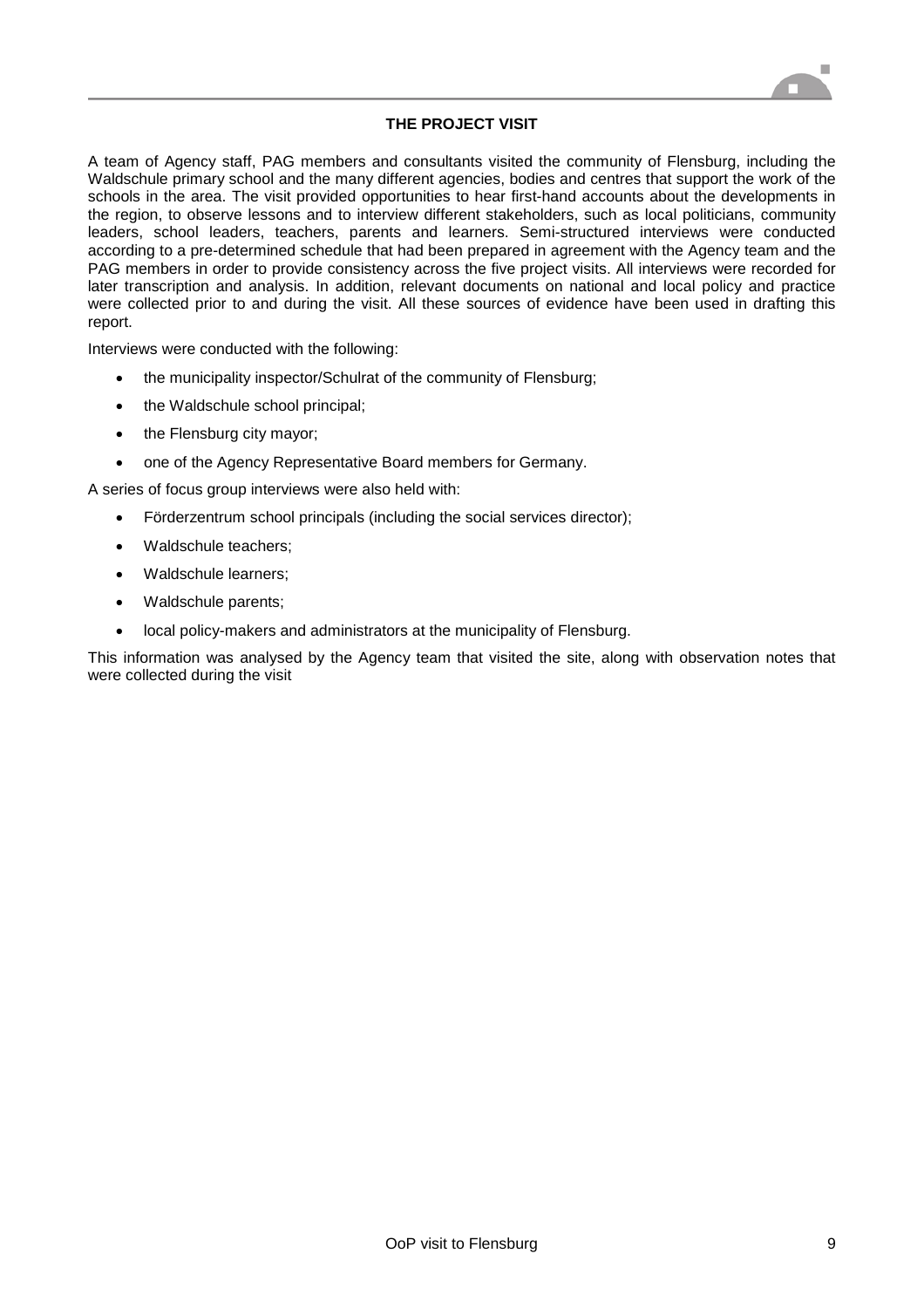

#### **INCLUSIVE PRINCIPLES**

When visiting the schools and talking to the different stakeholders, it emerged that the process towards inclusion was not only the result of the implementation of a new policy or new legislation, but was the result of a change in the way people think about the education of learners with disabilities. Fundamentally, it was the dissemination of the principles of inclusion that triggered a critical change in the way in which learners with disabilities were perceived and how they were educated in the city of Flensburg.

As the Waldschule school principal indicated:

*the first necessary step was a change in the consciousness of the teachers within the system, in particular of the specialised teachers that impacted upon the work of regular teachers* (School Principal).

Similarly, the inspector of the municipality of Flensburg reported that inclusive principles had started to permeate the German ground thanks to the work of two enlightened academics from the University of Halle-Wittenberg, Prof. Andreas Hinz and Ines Boban, whose work began to be known in the city of Flensburg in the early 2000s. In addition, the municipality inspector reported how he contributed to the dissemination of inclusive principles by sending out a letter with questions taken from the *Index for Inclusion* (Booth and Ainscow, 2002) to every school on a weekly basis. Teachers were offered the chance to reflect on these issues in relation to their everyday practice and find a way in which they could improve things.

… *The inclusion letters are a way for teachers to think and reflect together on the things that they have done or that they could do better in order to promote the process of inclusion in their school* (Municipality Inspector).

Although the inspector also acknowledged that not all teachers were willing to engage with the 'inclusion letters' and to think about new solutions, they nevertheless represented an opportunity for those willing to promote inclusion to receive further inputs and incentives to continue. There is a link with the fact that nine out of the ten primary schools can now be defined as inclusive schools. In particular, schools such as the Waldschule seem to agree on a series of mottoes:

- *It is normal to be different.*
- *Prevention, prevention and prevention.*
- *What does the child need?*

The different stakeholders of the community of Flensburg articulated these mottoes throughout the interviews, along with a series of principles, such as respect, trust and acceptance. Trust, in particular, was considered to be a crucial value, as all stakeholders need to trust the work of their colleagues involved in the process of providing support to learners with disabilities in order to make the system work. Respect was also considered important, as the different stakeholders value the work of the other actors without attempting to impose their views on them. Consequently, conflicts, although present, were limited and always solved to the benefit of the children with disabilities.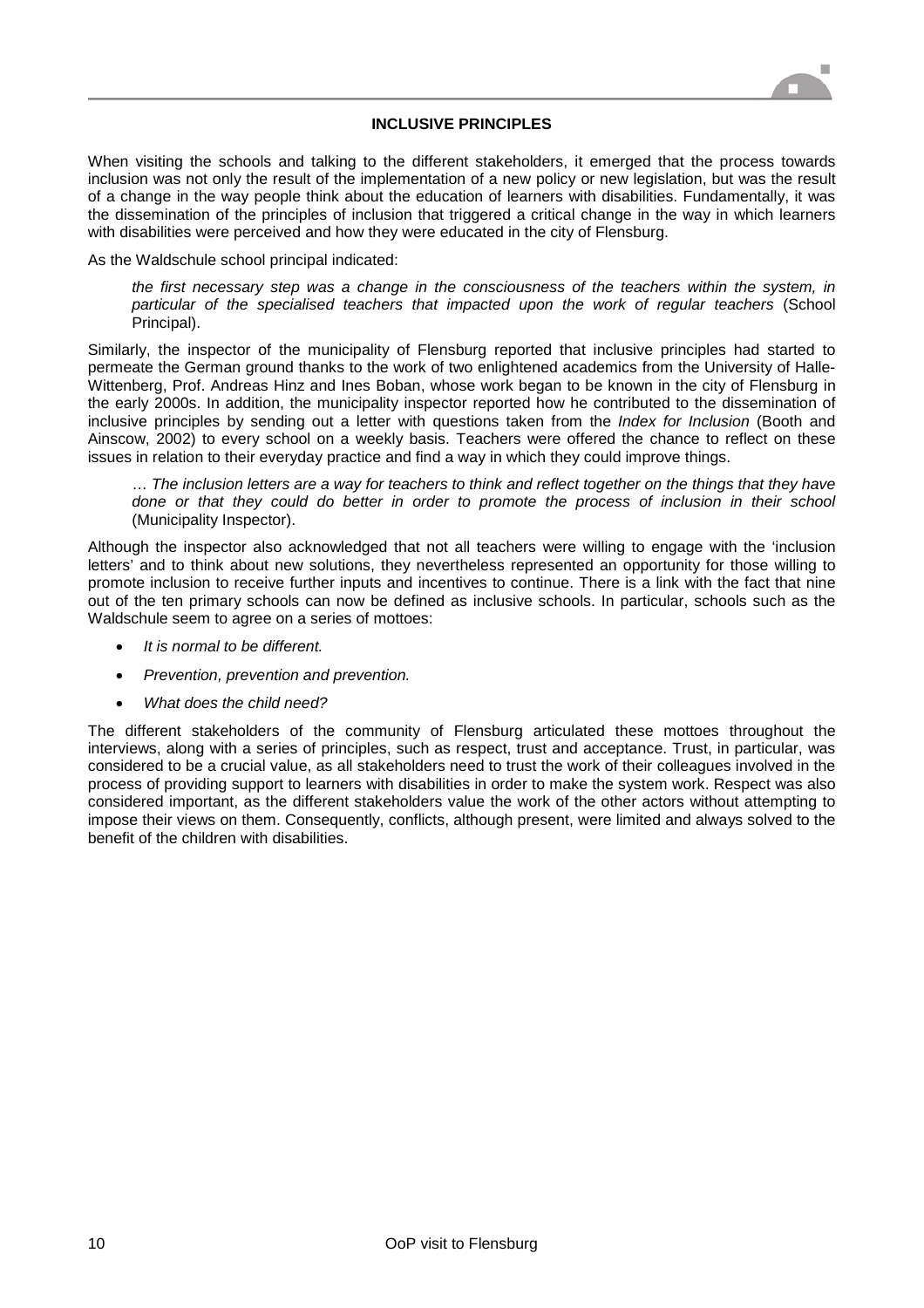

#### **TRANSFORMATION STRATEGIES**

Different stakeholders working in the community of Flensburg reported that, after 2007, a huge process of change was implemented, moving towards inclusion.

Different forms of collaboration were developed as a result of a new way of thinking about the education of learners with disabilities. This process of change had already involved the transformation of special schools into resource centres at the end of the 1990s, as well as the work of visionary leaders, such as school principals, municipality inspectors, members of the Ministry of Education and academics who embraced the principles of inclusion and promoted them in all sectors of society. In particular, the work of Prof. Andreas Hinz and Ines Boban, as reported by the municipality inspector, had a profound influence on changing the way of thinking about diversity and disability. The research conducted by these academics triggered change towards inclusion and the need to transfer vision into action in mainstream schools.

The idea of inclusion slowly became a prerogative of the community of Flensburg, a city with a long tradition as a mixed community that had already found a way of promoting the successful co-existence of the Danish and German communities. Not unrelatedly, the mayor of the city of Flensburg reported that the 'agenda of inclusion is global' and it did not only concern the education sector, but the social and economic sectors as well. He clearly put an emphasis on inclusion in education as being a means to an end – that of creating a socially just and equitable society.

The municipality inspector reported that, in 2007, inclusion was identified as a main goal in the educational agenda of the community of Flensburg:

*We understood that children needed to be educated in the same settings and that we needed to move away from a segregated system of education for learners with disabilities. Most importantly we understood that we needed to intervene on a preventive basis in order to avoid social problems and dependent citizens* (Municipality Inspector).

The education system, however, could not be the only responsible body in charge of providing the support needed for all learners, in particular for those identified with disabilities. A series of different partners started to collaborate:

- the city council with the schools;
- the special schools with the mainstream schools;
- the resource centres with the mainstream schools;
- the schools with the social welfare system and the health sectors.

These different forms of collaboration can be described as a system with links that run both ways across the different actors who are always in contact in a continuum of practice (see Annex 1). They developed what is now called the 'Flensburg Way of Inclusion'.

Such collaboration, which grew into a form of established collegiality, was strengthened by the participation of critical stakeholders who occupied key positions in education, social and welfare services and in the municipality. They fostered the development of forms of support for the inclusion of learners with disabilities through regular meetings (every two weeks), national and local conferences (usually one or two a month) and a strong personal commitment.

The following could be identified as the fundamental steps that led to change:

- the awareness of living in a moment of crisis and that change starts with oneself and the way in which one thinks about disability and mainstream schooling;
- the acceptance of the reality and the management of difficult situations and crises;
- the end of blaming children and the family ethos and the need to adopt a new perspective based on the following idea: 'what can we do to help each child with what we have?';
- the formal decision by different bodies to focus on each child's needs and on the transformation of mainstream school and its daily teaching and learning routine;
- the creation of a strong, distributed and visionary leadership;
- the change from supporting individual children in segregated settings to supporting a school system that welcomes learners with disabilities.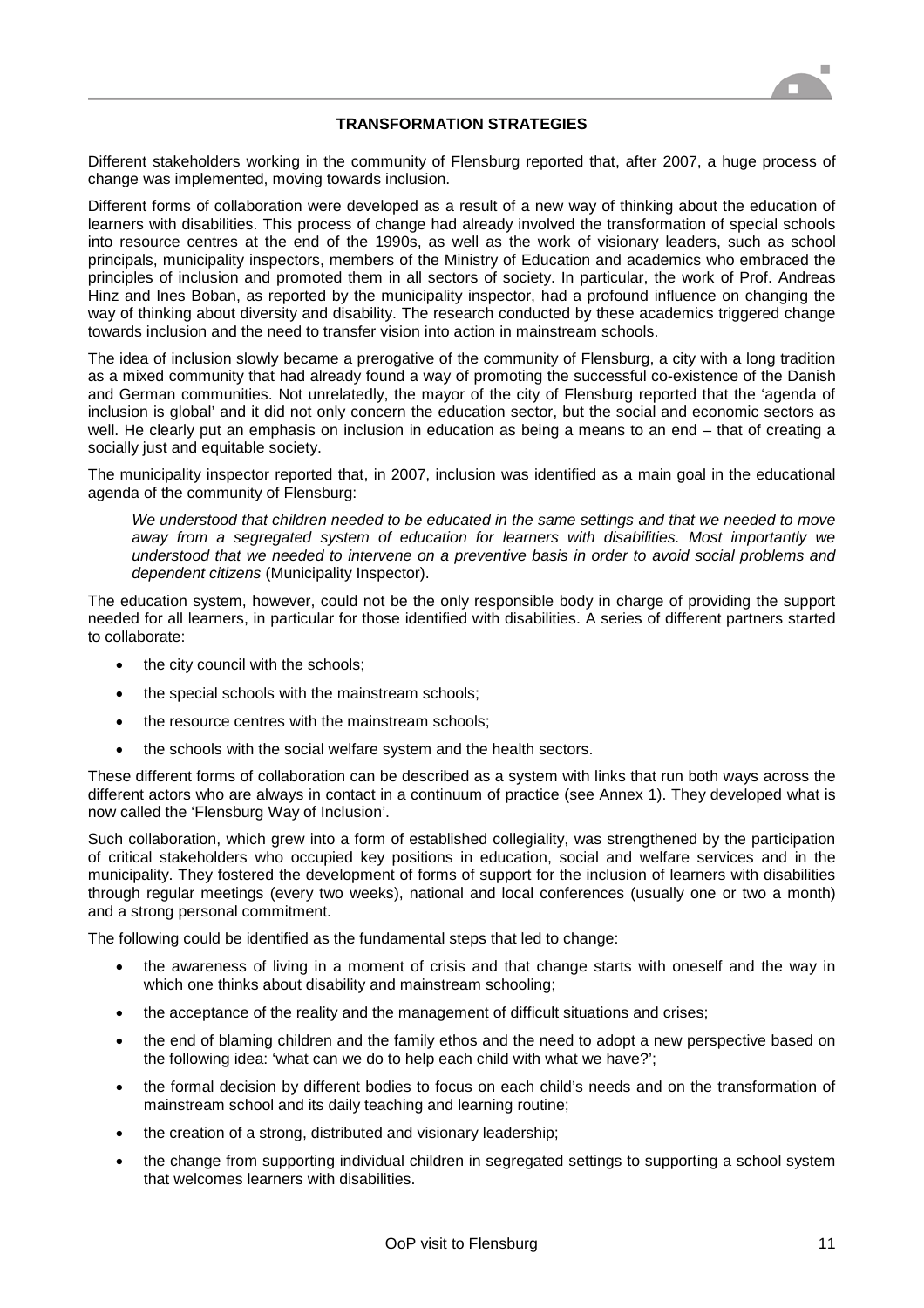

# **Transforming the Waldschule**

In 2006, the Waldschule was on the verge of collapse. The old school principal retired and the new principal had to face a series of challenges to help the school to survive. The principal of the Waldschule reported:

*… the first factor that triggered the process of change was that in 2006 we were going to be closed down. It was a very critical situation and we needed to do something if we wanted to survive. So we started to identify the problems and to face them as a team* (School Principal).

The emergency that the school had to face was clearly a key point in the process of change. There was no choice but to change they way the school had worked so far. As emphasised by Per Skoglund during the visit, the management of a crisis is a crucial factor to make change happen.

When the new school principal was elected, the primary school was experiencing a series of challenges, such as a reduction in the number of enrolled pupils, especially from middle classes as their parents did not perceive the school as being a 'good school':

*… the school was a violent place, with behavioural problems and dissatisfaction at the level of parents and teachers. Teachers were working hard, but they could not find a way to teach in heterogeneous classrooms and to find solutions to problems* (School Principal).

The school principal also stated that the German education system had always been characterised by a history of sorting pupils into homogeneous learning groups and teachers were not trained to deal with the heterogeneity of the student population, such as that of the Waldschule.

Among the problems that the school had to face, the following presented a particular challenge:

- The school was situated in a district at the border between a rich area inhabited by wealthy people and a very disadvantaged area, where underprivileged families lived.
- Learner heterogeneity was perceived to be a big problem by all teachers.
- Parents were very dissatisfied with the school. The wealthy parents tended not to send their children to the Waldschule, thus increasing the number of learners from disadvantaged backgrounds attending the school.
- Teachers were complaining all the time about the quality of work in the school and most of the best teachers left the school to teach elsewhere. There was no teamwork.
- The school had a very bad image.

The school principal, in collaboration with a team made up of teachers, a member of the IQSH (Institute for Quality of Schleswig-Holstein) system, the Teacher Education Institute and the University of Flensburg started to investigate a way of improving the school's quality.

Using a strategy known as 'scouting', the school principal, along with a team of three teachers (the steering group), visited other schools in order to gain insights about their own situation and to learn about how they could improve it. They basically attempted to answer the following question: 'what can we do in order to improve the system with what we have?'

The most important strategy to help the school survive and be successful was that teachers, parents and learners started to take ownership of their school. Teachers felt responsible for their work and they contributed to the creation of solutions to existing problems. Distributed leadership was a crucial component in the process of decision-making. In addition, parents started to support teachers in their process of school improvement and contributed to changing the school image.

A crucial aspect of the Waldschule was also its ability to laugh. The 'laughter factor', as the school principal argues, was a fundamental aspect for keeping up the spirits of all school actors and, most importantly, to create a community of practice. Laughter was the glue of the teamwork and the way in which the school principal started to create an inclusive climate for both the teachers and the learners (Marques et al., 2012).

The principal of the Waldschule also added that special education teachers played a central role in the implementation of change towards inclusion. The special school experience of working in teams, networking with other special services, following guidelines, working in collaboration with families and dealing with emotions was used to strengthen the mainstream school.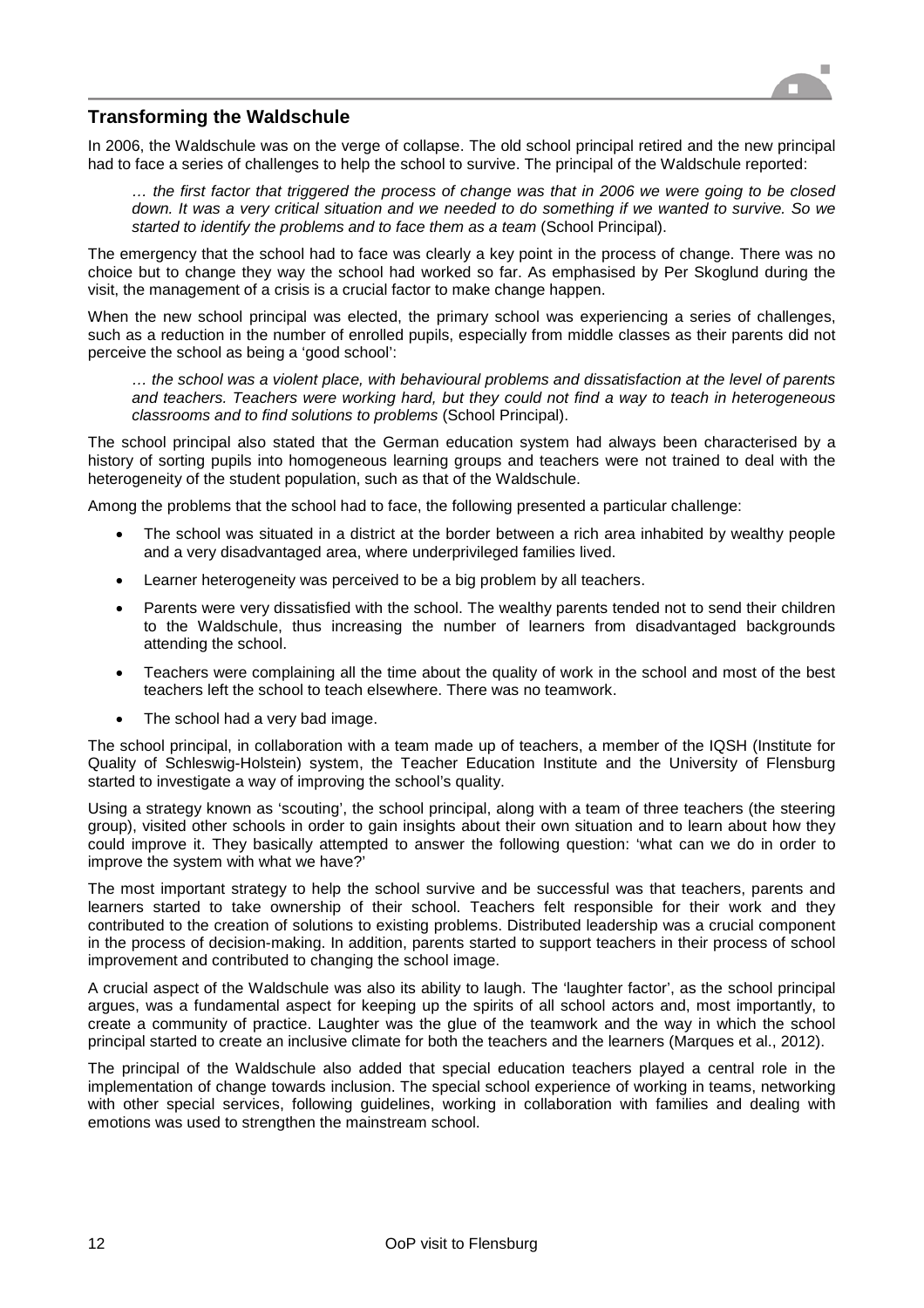#### **SYSTEMS OF SUPPORT**

In order to develop forms of support that could promote the implementation of inclusive education, the community of Flensburg understood that it was necessary to collaborate on a common project. The project consisted of the inclusion of learners with disabilities in mainstream settings with the support of local bodies and services. In order to carry out such a project the key element was to establish partnerships between all the actors who contributed to the provision of support for learners with disabilities: education, health sector, social welfare, special schools and resource centres. As argued by the municipality inspector:

… *the child with disabilities becomes the centre of the organisation of support and the services are the satellites that rotate around the learner. All the actors in the community collaborate in a continuum and meet on a regular basis to provide the best support for the children with disabilities* (Municipality Inspector).

The development of a networking system of collaboration required the work of a 'broker' (Fielding et al., 2005) or of a 'linkage agent' (Becheikh et al., 2010), that is someone who could build relationships and create connectivity among the different local stakeholders. The municipality inspector developed such brokerage skills and was able to create a bridge among the different actors via constant dialogue and regular meetings.

### **Collaboration systems**

The community of Flensburg is characterised by a well-organised system of support. The actors for the inclusion process in the city of Flensburg include:

- Stadt Flensburg (SB JSG), which is made up of the Centre for Co-Operative Support, the medical service for children with special educational needs, the welfare and assistance service and the regional social services;
- The Schule, which consists of the primary school, the regional schools, the special schools, the comprehensive schools, the grammar schools (Gymnasium) and the vocational schools;
- The Stadt Flensburg (FB BSK), which is made up of the administrative bodies that construct school buildings and provide equipment for schools;
- The Weitere Akteure, which is made up of a private psychiatric centre, a centre for German as a second language and a local school authority.

These systems are shown in Annex 1.

All these stakeholders constitute a network that collaborates to provide support to learners with disabilities in mainstream settings. The strength of this network is that the different actors do not work in a fragmented way, but as if they were a single organisation, a unique body that shares the same principles and goals.

This system of collaboration among different stakeholders was clearly a key factor in promoting the process of change towards inclusion for the Waldschule. As the local stakeholders often reported during their interviews, schools belong to the community in which they are located: they are part of a system of relationships. Without the networking and the collaboration of the different stakeholders, the process of change towards inclusion would not have been possible.

#### **Support structures within the classroom**

The development of inclusive education requires fundamental changes at different levels. In particular, inclusion requires changes at the level of teaching and learning. The Waldschule has started to impact on traditional routines of teaching and learning in order to allow each learner, including those with disabilities, to participate in the process of learning. During the study visits, the Agency team observed changes at the level of pedagogy and assessment and in the organisation of the teaching and learning routine.

A circle of chairs, where learners sit to do their 'circle time' activity every morning, replaced the traditional teacher's desk. The rest of the learners' tables were distributed in groups of four or five around the classroom. Such an organisation of space and of furniture not only suggested that learners can move freely within the room in order to follow different activities depending on their tasks and skills, but also that teaching and learning routines took place in a way that fostered both personalised support and co-operative learning strategies. The circle time activity was also used as a strategy to develop a circle of friendship among the learners, necessary to create a good climate and to manage difficult behaviours.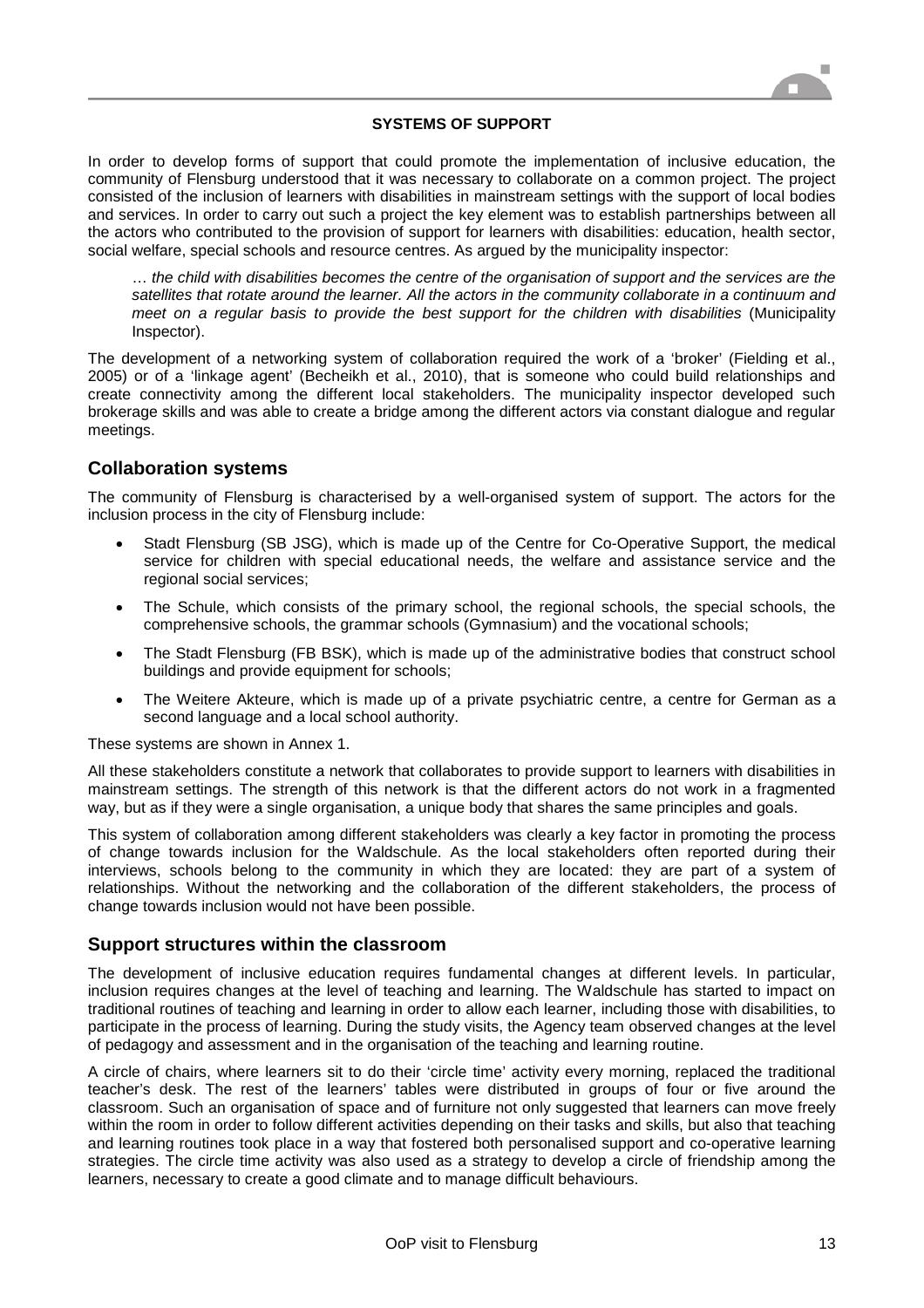

There were also a few tables at the side of the classroom for use by children who needed individualised special assistance for part of their school time. In particular, there was a table for a learner with visual disabilities who required the assistance of additional staff to use a machine to enlarge print. A learner with emotional and behavioural difficulties who spends only two hours a day in school occupied another table. The issue of educating learners with severe disabilities and emotional difficulties in mainstream settings was felt to be an area that required further investigation by the teachers, the school principal and other stakeholders in the Waldschule.

Along with the mainstream teacher, three or four other adults were working in the classroom: a support/special teacher, a social worker/educator, a personal assistant and sometimes also a trainee teacher. The presence of many adults moving around the classroom was perceived to be a positive factor in supporting classroom activities. In particular, during the focus group interviews, the learners reported that they felt fully supported as they only needed 'to raise their hands' and someone would come and help them in their process of learning. Similarly, mainstream teachers felt particularly relieved that they could count on colleagues throughout the school day in order to address the heterogeneous needs of all children.

In addition, the presence of more adults in the classroom increased learning time and opportunities as learners could be supported individually, if necessary. Special support was also provided to learners with disabilities whenever required without the need for them to be withdrawn into another room in the school. The presence of different adults and educators in the classroom appeared to promote independent learning.

Teachers had also developed a system to assess learning. They used a system called 'competence plans', which consisted of a table that provides information about the learning points achieved by each learner during the week. Rather than measuring and marking learners' work, teachers provided parents with information about what their children can actually do. The table of competence included explanations, such as 'I can recognise key words in a text', 'I can read long sections of text', 'I can answer questions related to a text', etc. In such a way parents were provided with clear indications about their children's abilities. Children could also make sense of their own progress. The crucial role played by assessment for learning was also visible in the development of 'learning diaries', where each pupil was required to write what they had learnt on a daily basis. This diary served as an individual portfolio that showed the progress made by each learner according to their own pace.

The school activities included the development of academic as well as life skills. Based on a regular shift, some pupils were involved in selling food to other pupils and staff in the school. Such an activity provided all learners, including learners with disabilities, with an opportunity to train in life skills (such as the use of money) that would be very helpful outside the school and in working environments. In addition, such an activity provided learners with an opportunity to socialise and interact outside the classroom.

In summary, co-teaching, a very clear lesson structure and the presence of different adults within the classroom was a guarantee that an adequate level of support was provided to all learners and to teachers in their process of professional development.

# **Support structures within the school**

In the Flensburg area the school was known as the 'whispering school' because learners were so engaged in their learning that there was always very little noise. Such a nickname indicates that the Waldschule had successfully managed to change from a failing school into a flagship school for inclusion.

Upon entering the teachers' room, it was immediately clear from the environment that the teachers worked as a team. There were smiling photos and a series of charts and tables with working schedules and shifts. This positive perception was confirmed when walking through the corridors of the school, where teachers worked with open doors and moved from one room to another knowing exactly what they needed to do and where they needed to go. In this regard, during the focus group interview with teachers, they reported that they had developed a lesson structure that they reproduced in each classroom of the same grade. This allowed teachers to work in a team and cope with unexpected events.

In addition, teachers reported that team teaching was a fundamental strength of the school. They stated that the school principal supported teachers to meet on a regular basis in order to talk about children's problems and, most importantly, how to solve them:

*… we meet every Thursday afternoon for two hours and we talk about one specific subject and the problems that some children may have and, most importantly, how we can help the children to address those problems* (Group Interview with Teachers).

The teachers felt that they had time to reflect and to address the problems together as a team. Having some time to talk about the problems of the learners was a fundamental factor for finding solutions. Although the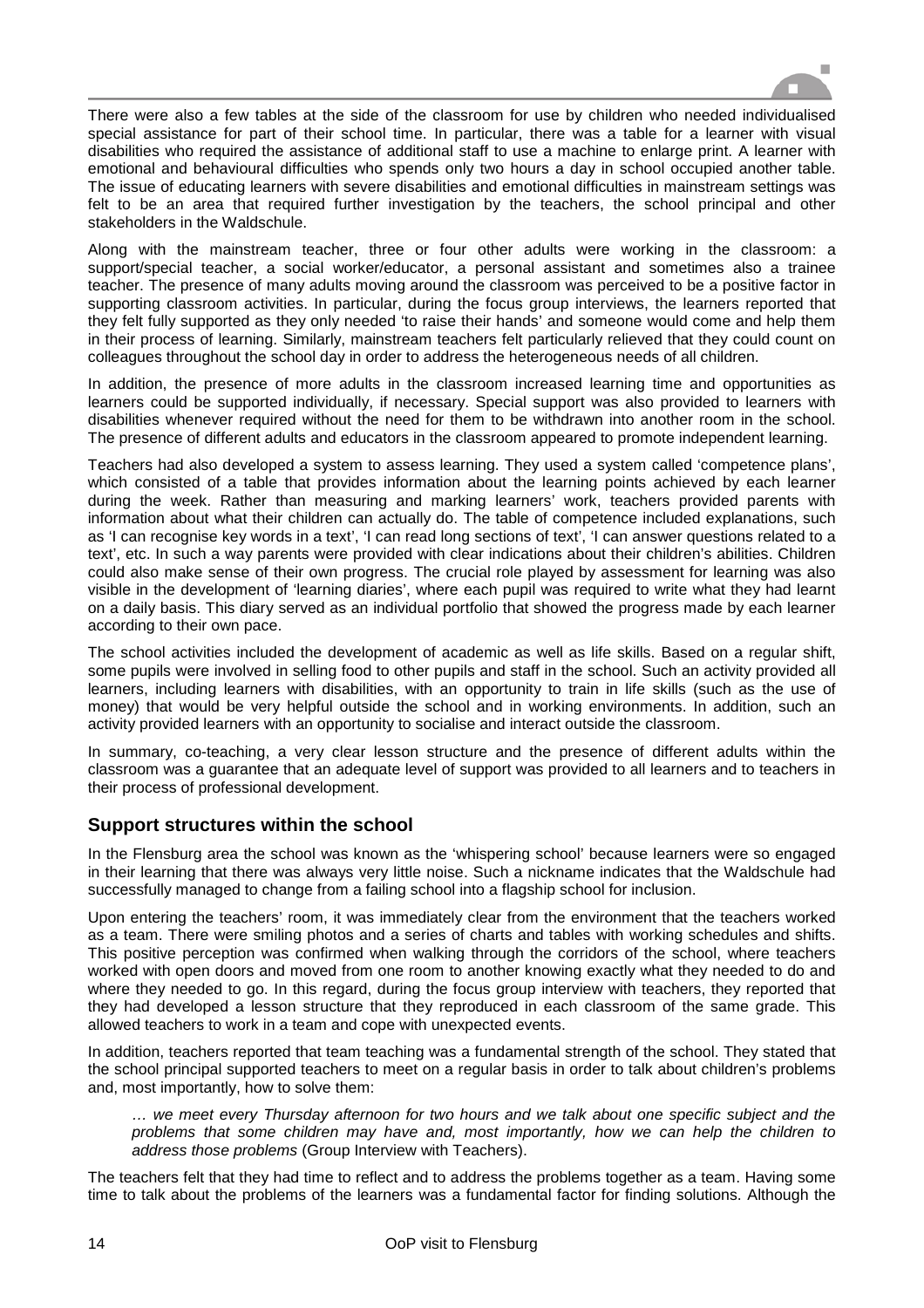

school did not pay for attendance at such meetings, all teachers reported that they were willing to take part in them on a voluntary basis, when the subject and the problem being discussed were relevant to them.

The teachers also discussed how all teachers at the Waldschule were committed to inclusion and to the success of all children:

… *it was not easy to work at the Waldschule at the beginning. Those teachers who did not believe in what we were doing left the school. I can probably say that it was a natural process of selection* (Group Interview with Teachers).

Teachers also reported that they appreciated the presence of a steering group that could provide them with indications of the priorities and how to address them. This steering group was made up of the school principal along with four colleagues. Its purpose was to bring new ideas and to put them into practice, in cooperation with other bodies such as the University of Flensburg. A monthly seminar was also held in order to keep all personnel updated with relevant information and recent news in education and research.

Leadership was a critical factor for the development of inclusion in the Waldschule. The school principal was a supporter of inclusion from the very beginning and his influence could be seen in each school activity. His experience as a former specialised teacher and as a former principal of a special school, as well as being the principal of the Waldschule, were significant factors in fostering the development of inclusion:

… *if and when special education gets in contact with the mainstream, the latter will inevitably have to change* (School Principal).

The principal has changed the school from a failing school into a high-performing, inclusive school. He understood that he needed to trust his teachers and provide them with all the assistance and support they needed, both in terms of the re-organisation of teaching and learning and the provision of additional resources whenever possible. However, as the principal himself remarked in terms of resources:

… *it was not an issue of providing more resources to the school, but using the ones we had already got in a different way* (School Principal).

Such a statement indicates that the Waldschule had developed an inclusive approach to the use of resources that were allocated for learners with disabilities – by using resources for all learners in the classroom. Learners reported that support/specialised teachers were always available to give them a hand if needed. They were not considered to be only for the learners with disabilities.

Other forms of support within the school include the provision of a variety of projects during the school year. Each project aims at increasing the participation of all learners in school, especially those learners at risk of being marginalised. The Waldschule had taken part in a project known as the 'circus project', which fostered the integration of traveller children. This project entailed collaboration with traveller families and with parents and other stakeholders of the community who were invited to take part. Such a project not only reinforced the participation of traveller children in the school, but also strengthened the involvement of the local community in school activities. Parents participated actively in the organisation of the project by providing their specific expertise to the school.

## **Support for learners and family involvement**

Along with the support provided to learners by teachers and additional teaching staff, pupils could also rely on the support of their classmates. In the focus group interviews with learners, they reported that when they had a problem they knew they could ask classmates for help.

Peer tutoring was a crucial aspect of the support provided to the learners within the classroom. In this way, learners were given the chance to develop autonomy and become responsible adults. In particular, they could practice skills such as conflict management, having taken part in a course on this. Following the course, each classroom appointed a nominated learner to act as a mediator for any conflicts in the classroom.

The learners knew that they could refer both to their classmate, who acted as a conflict mediator, as well as to one of the different adults who work in the classroom during the daily activities. Learners reported that feeling part of a group and experiencing peer tutoring were two fundamental sources of support in their process of learning. Each classroom had a class book in which learners could write their conflicts and how they managed them. In addition, each classroom had a box where learners could collect messages from others. Such messages were delivered to each learner at the end of the week on a personal basis.

The issue of learner voice was also central at the Waldschule. The school had a learner parliament where learners could make their requests to the school bodies. Each classroom nominated a representative to be a member of the learner parliament. During the focus group interviews, learners expressed very clearly that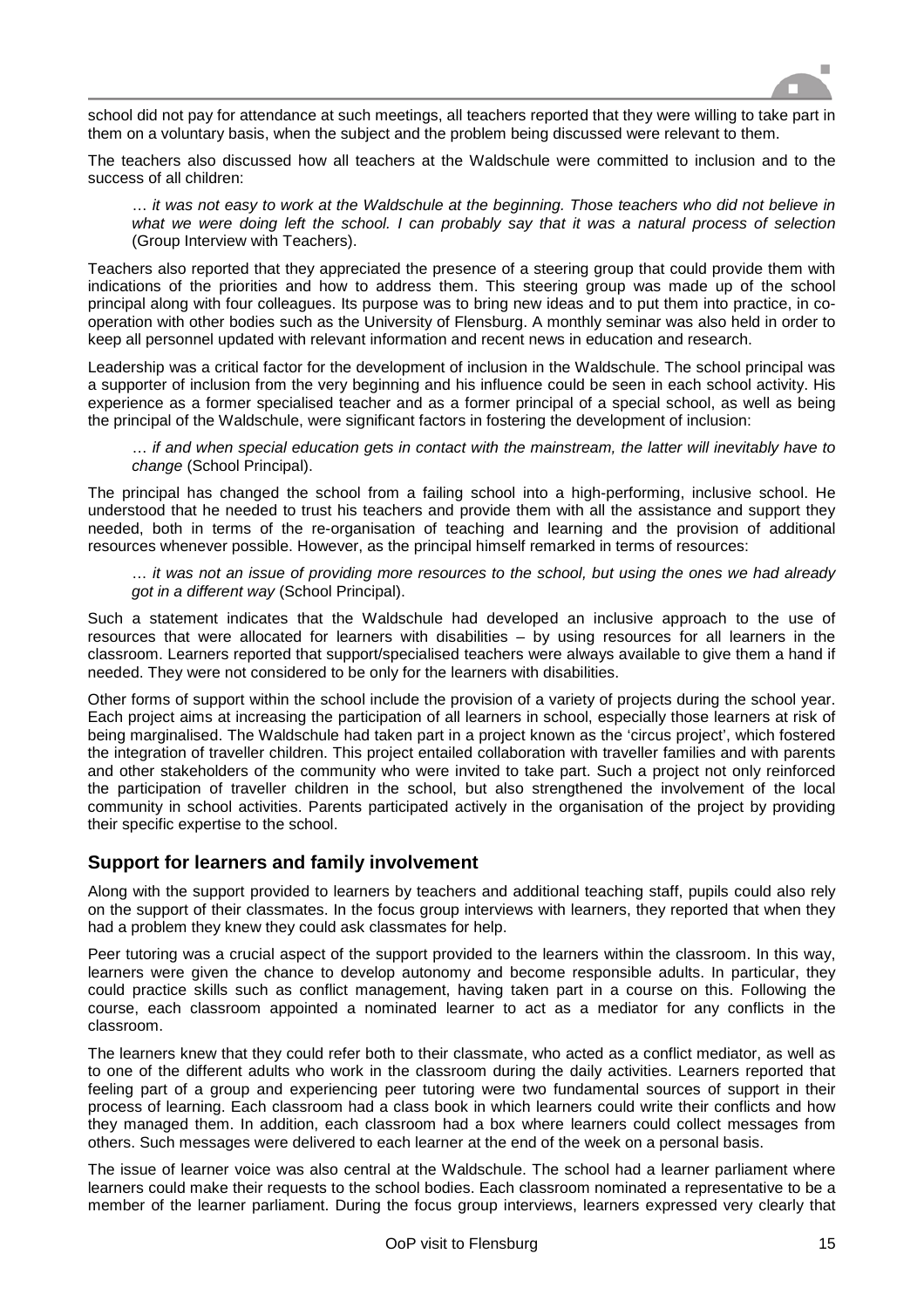

they felt that their voices were being heard and were seriously considered if they wanted to change something they did not like.

Similarly, parents felt that their voices were being heard in the school, both in terms of advice on how the school could improve things and support to school projects and initiatives. Parents were also members of a charity club that was attempting to raise money for the school. An example of such collaboration between parents and the school staff can be found in the video that is produced by the school in collaboration with parents every year. The video not only provides information about what the school offers to children in terms of learning, but also about the positive climate that can be found in the school both at the level of teaching and administrative personnel.

As for the teachers, parents felt that the Waldschule was their own school:

… *this is our school and we want to do our best to help the teachers and the principal to make it a better place for our children* (Group Interview with Parents).

When asked why they had chosen the Waldschule for their children, parents commented upon the issue of providing support as being central for their choice.

… *we know that all children have got all the support they need. In the class there are three adults at a time: this ensures that their needs are met*. *Teachers make a difference* (Group Interview with Parents).

They also listed the following points as being central for choosing the Waldschule:

- the empathetic and caring attitudes of teachers;
- the development of social skills along with the academic goals;
- the good home-school communication;
- the variety of school projects during the school year;
- the flexible organisation of teaching and learning within the school and classrooms (including the presence of more adults within the classroom and the mixed grade classrooms).

Parents also articulated their positive attitudes towards learners with disabilities as a result of the way in which the school dealt with their education:

… *when you enter the Waldschule you do not see many learners with disabilities, you do not have the*  feeling that this is also a school for learners with disabilities. The problem with including learners with *disabilities is more a parents' problem than a child's problem. Parents are used to the model of segregation in Germany and it is difficult to accept that there can be another model* (Group Interview with Parents).

In general, parents felt that they could trust the school as a community of learning for their children and agreed with the different organisation of teaching and learning:

… *the school has got a system of open classes, which means that the child can stay in the same classroom for one or two years before he or she can move to the following grade. This allows all children to develop at their own pace without any pressure* (Group Interview with Parents).

According to parents, the Waldschule seems to have found a good compromise between being a school that aims to raise the academic standards for all learners, including those with disabilities, and transforming learners' heterogeneity into a strength of the school.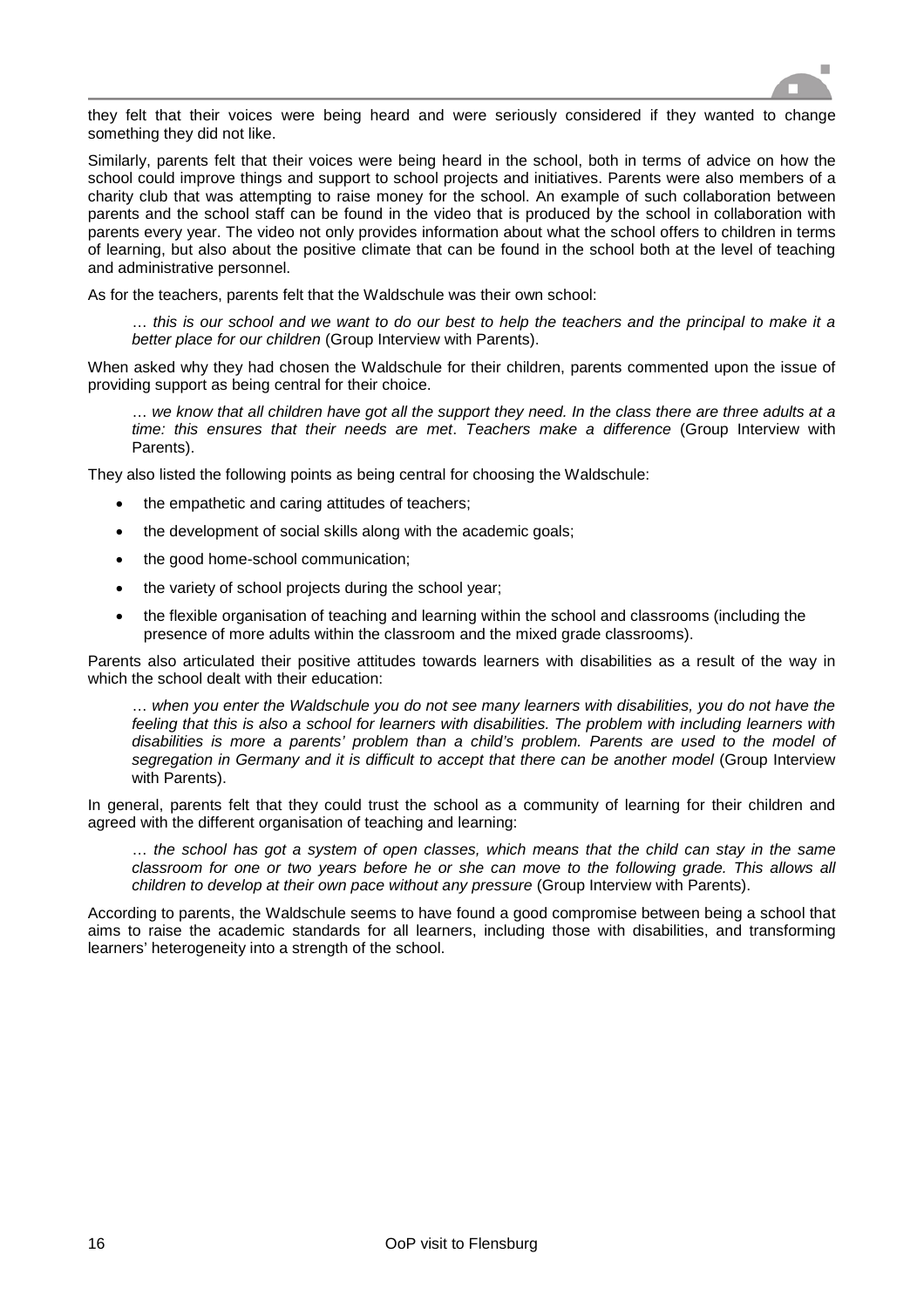

#### **INCLUSIVE OUTCOMES**

The key aspects supporting the move towards inclusive policy and practice in Flensburg can be summarised as follows:

- A change in culture is a key to transformation towards inclusion the community of Flensburg developed a new way of conceptualising diversity that led to the education of learners with disabilities in mainstream schools.
- Strong leadership was fundamental to the move towards inclusion examples of this include: the inclusion letters by the inspector and the support from strongly committed school principals and teachers.
- With community support, the city of Flensburg was able to create and, most importantly, co-ordinate and sustain a system of support made up of different stakeholders, such as the health system, local municipality, special schools, resource centres and social welfare system.
- Strong collaboration among different stakeholders at a local level was a key factor for the process of change towards inclusion for the Waldschule.
- Through multi-disciplinary teamwork, stakeholders belonging to different educational and social sectors were able to collaborate and work together as a single organisation, sharing the same principles and goals.
- School teamwork involving teachers and educational staff enabled the development of strategies for working together to provide support to all learners within the school.
- A new role was developed for the special sector (school principals and teachers, resource centres and special schools) and it was identified as a crucial lever for change towards inclusion. Support/specialised teachers and special school principals were able to transfer their expertise, as well as their support resources and pedagogical approaches, into the mainstream school.
- Existing resources were 're-shuffled'. Inclusion was not simply an issue of additional resources, but a way of re-organising existing resources to increase capacity.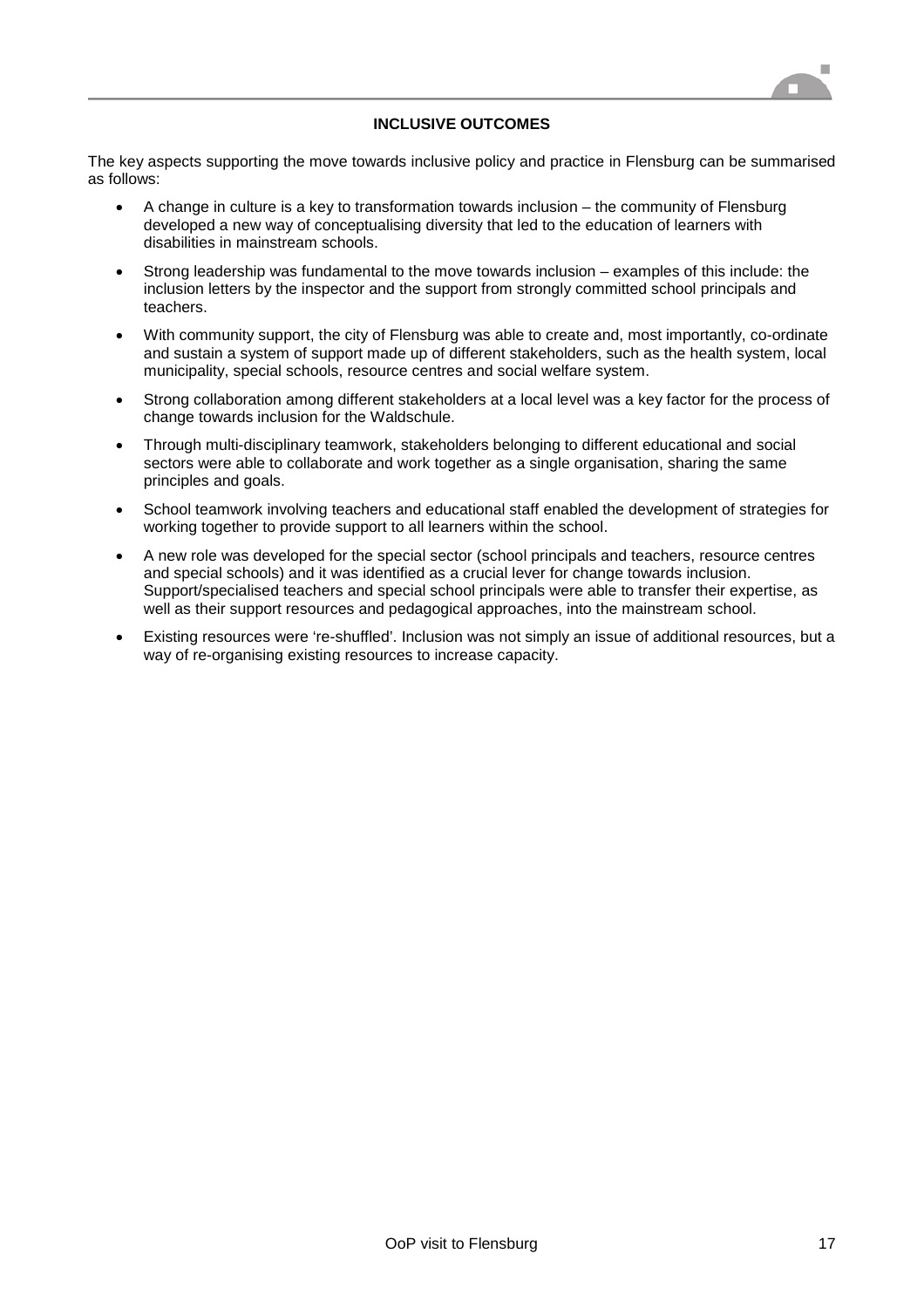

#### **SUSTAINING THE INCLUSIVE PROCESS**

The community of Flensburg has provided the Agency project with an excellent example of collaboration and networking as a way of supporting the process of inclusion for learners with disabilities in mainstream settings. However, there are a series of concerns that the community of Flensburg needs to address in order to ensure the continued development of inclusive mainstream settings.

One concern that was expressed during the study visit was that of sustainability of the process of providing the support necessary to include learners with disabilities in mainstream settings. What has been identified as being the strength of the community of Flensburg, i.e. its strong leadership made up of committed stakeholders, could become problematic if actions and interventions are not made to ensure that when these key actors are gone, the system of support remains in place.

Similarly, it is necessary to make all efforts to ensure that Schleswig-Holstein, which is at the forefront of the process of inclusion in Germany, can continue its journey towards inclusion, with the support of the new politicians in power. For example, the process of changing special schools into resource centres, such as the LFS now serving the local mainstream schools, must be supported both financially and politically by the ministerial bodies.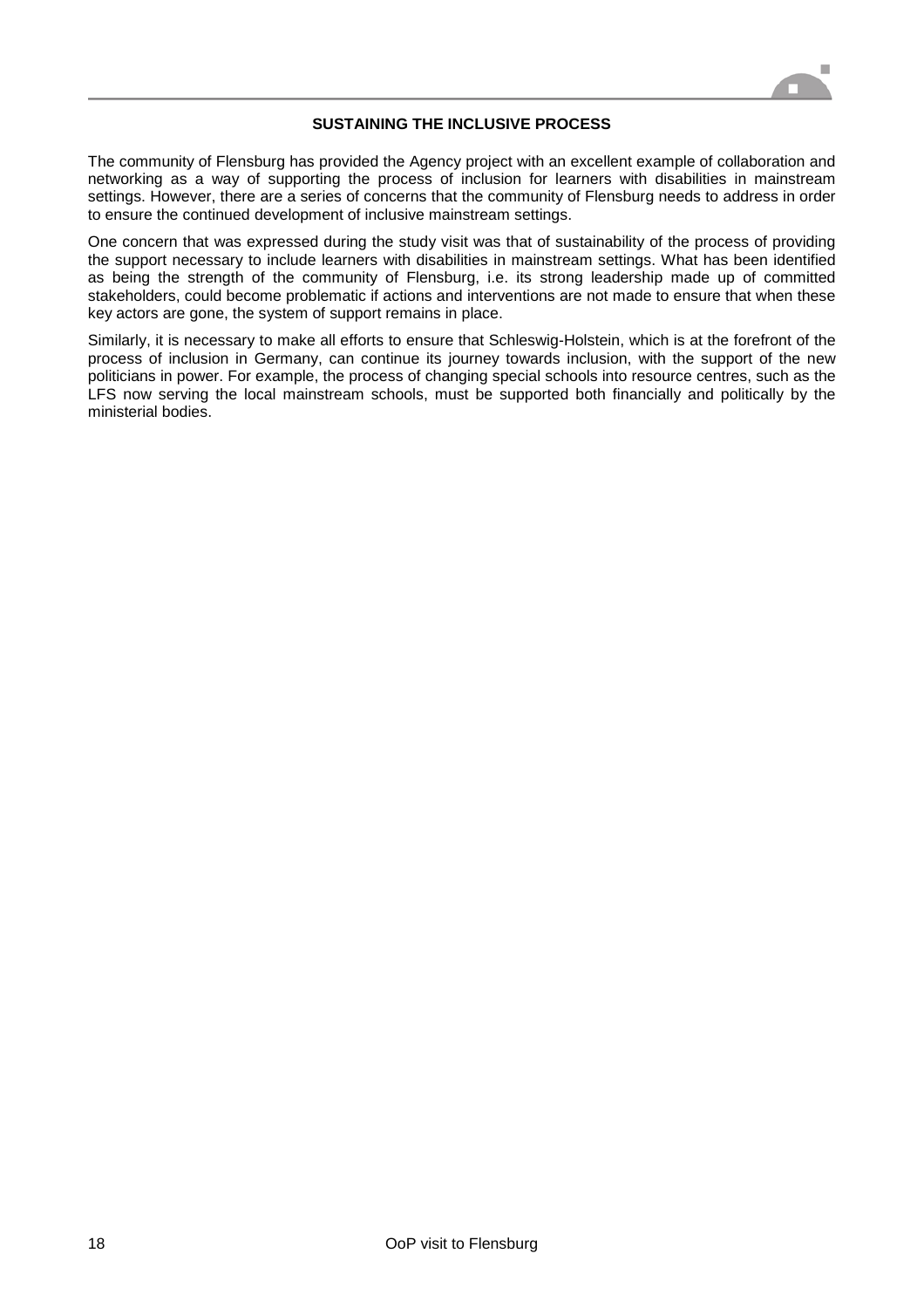

#### **KEY LEARNING POINTS AND AREAS OF FURTHER DISCUSSION**

Ainscow (2005) indicated that the presence of external observers and critical friends can provide schools and communities with an opportunity to reflect on ways to further develop the process of inclusion. The visit of the Agency team provided such an opportunity to the community of Flensburg.

Along with the issues of sustainability highlighted in the previous section, the community of Flensburg along with the Agency team identified a series of areas that need to be further investigated. These include the need to:

- Educate all school principals and other school leaders about the principles of inclusion. It is undoubtedly true that leaders represent a key factor in the process of change towards inclusion.
- Provide incentives to encourage schools and educational staff in general to develop inclusive approaches. Such incentives may include both the allocation of additional resources or funding (through prizes and awards), but also ways of celebrating the efforts and the work done by a school or a community to support learners with disabilities in mainstream settings (e.g. local and national acknowledgements).
- Develop skills concerning crisis management, which enable the school to benefit from difficult situations and use these as a way to promote change.
- Consider using another word instead of 'inclusion', as this has become loaded down with conflicting agendas (e.g. special schools versus mainstream schools) to the detriment of children.
- Develop additional statistics that emphasise the process of inclusion rather than the number of learners with disabilities.
- Address the education of learners with severe disabilities and with behavioural difficulties in mainstream classrooms by developing forms of inclusive teaching and learning.
- Develop the role of organisations of people with disabilities as advocates for the development of inclusion. Their experiences could be used to build the capacity of local stakeholders and to ensure that the rights of people with disabilities are at the forefront of policy measures.
- Take note of the UN Convention on the Rights of Persons with Disabilities, which puts an emphasis on the need to reduce all forms of segregation in education and use this to further act on the segregation into separate institutions that is still happening for some learners.
- Address the problem of diagnoses. The German legislation classifies learners with disabilities into many different categories and the process of categorisation and statementing procedures are still the prerequisites of the process of mainstreaming.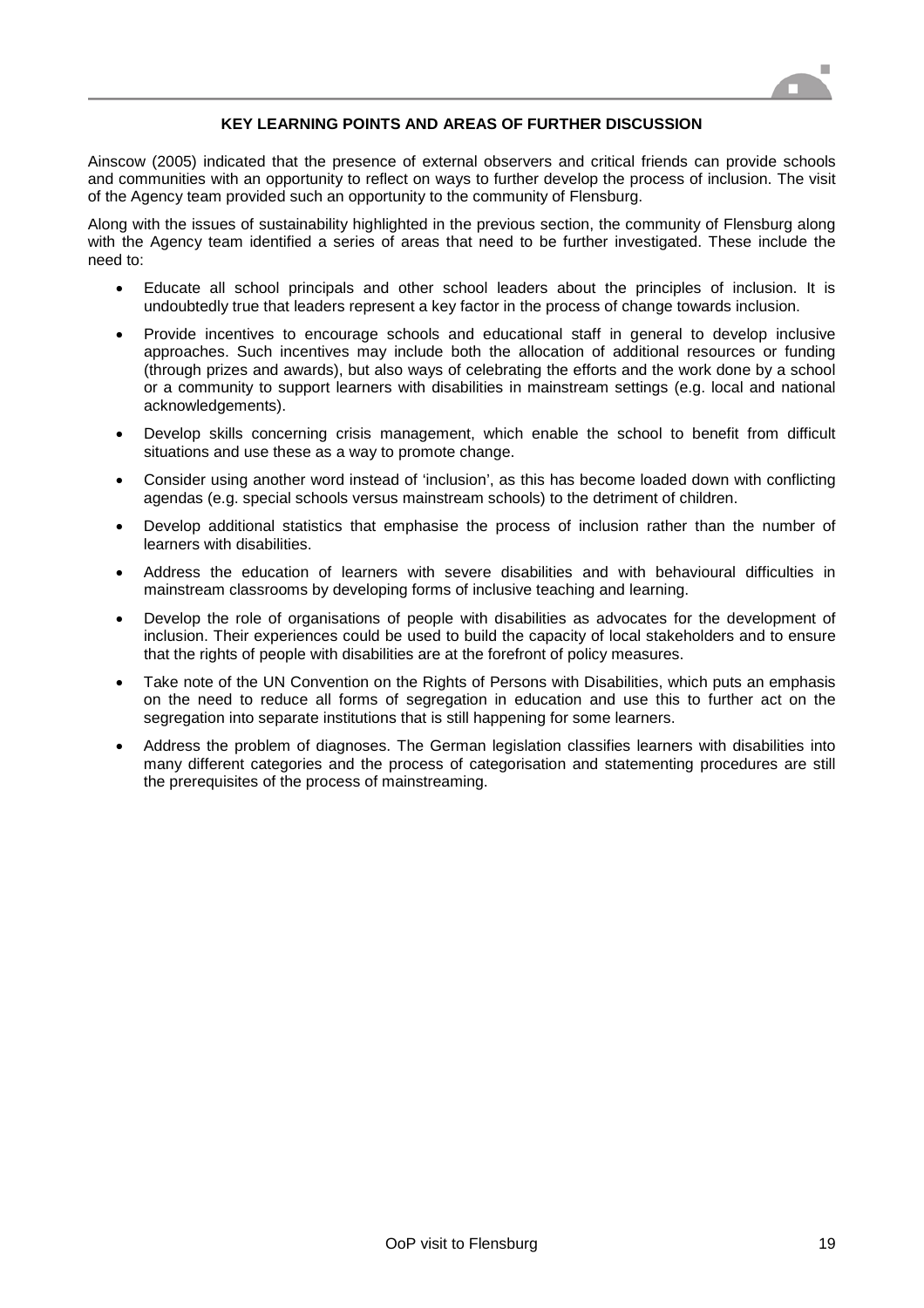

#### **CONCLUDING REMARKS**

The community of Flensburg has made the case that the organisation of provision to support inclusive education requires a strong collaboration between education, social work, resource centres and health departments. Most importantly, all actors need to share the same values and principles and act in collegial partnership, rather than simply as a well co-ordinated networking system.

The sharing of values and inclusive beliefs among the different actors in the community of Flensburg has reduced disagreement and conflicts and overcome institutional areas of weakness, in particular in relation to the allocation of resources, both at the level of personnel and of funding. The close collaboration between the different actors has increased opportunities for learners with disabilities who can count on the interagency and inter-professional support of different organisations.

The Waldschule and the whole community of Flensburg can be described as a *community of practice* as they act as a single body or organisation that relies on the knowledge and participation of all its different members to solve common problems and make inclusion happen. The community of Flensburg is capable of providing resources and support throughout a learners' life in a continuum of interventions with the simultaneous engagement of families and the community. The collaboration developed by the community of Flensburg is more effective as it has been internally driven and not the result of externally imposed programmes and legislation.

During the study visit, most of the interviewees reported that the UN Convention on the Rights of Persons with Disabilities (UN, 2006) was not used as a lever for change, but rather as an accountability tool that could foster the shift from segregation into inclusion.

In general, the whole community of Flensburg feels that it is responsible for the education of learners with disabilities and is willing to commit resources to fight against all forms of discrimination. In struggling to find its own way to address problems and provide solutions, the community has been creative in finding alternative ways to use existing resources.

The community of Flensburg and its municipality believe in an education system that acts at the level of prevention and focuses on early childhood intervention, rather than on learners' deficits. It has put in place different forms of support that can strengthen the mainstream school system and help learners and families at risk of marginalisation.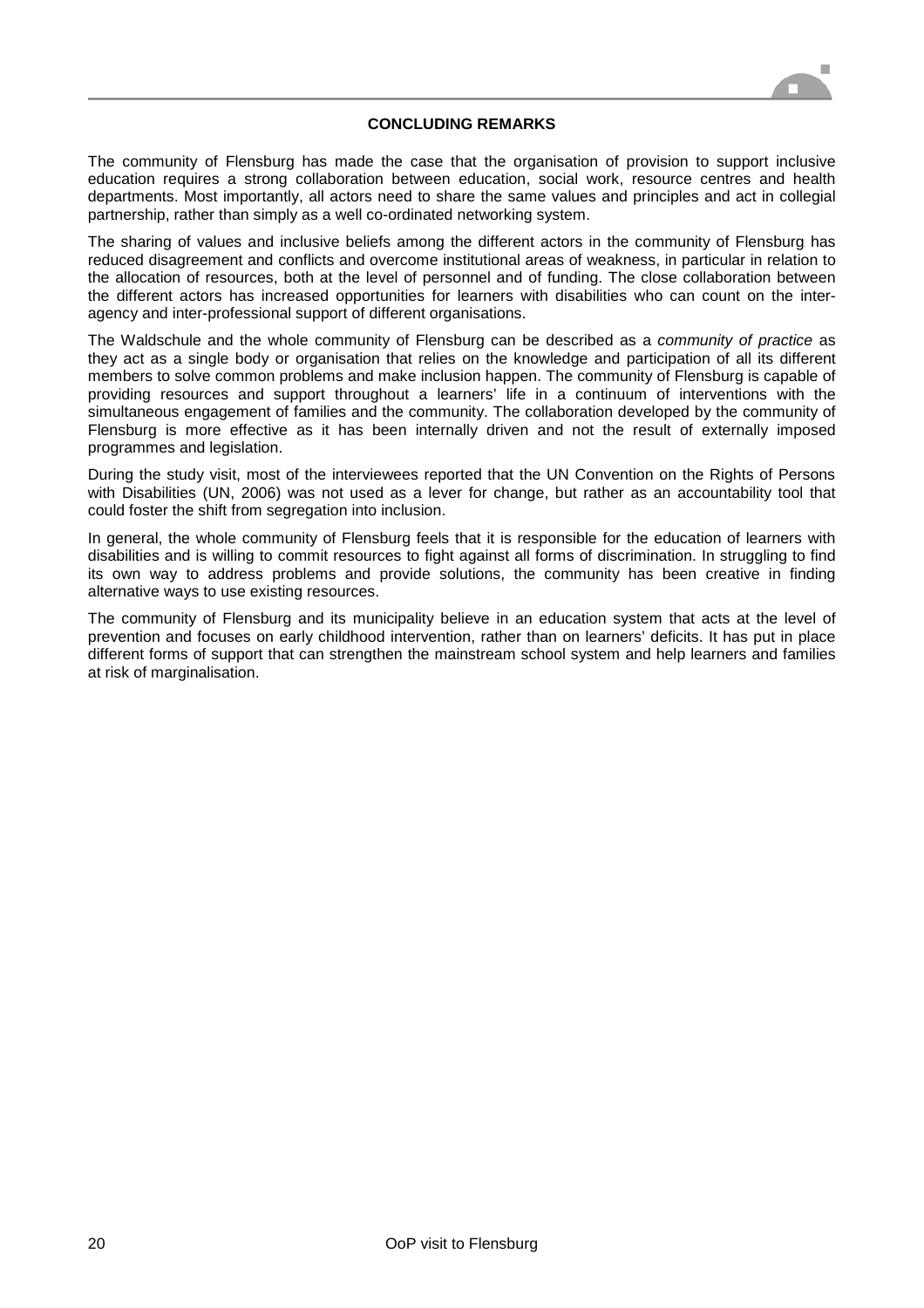

#### **REFERENCES**

Ainscow, M., 2005. 'Developing inclusive education systems: what are the levers for change?' *Journal of Educational Change*, 6, 109–124

Becheikh, N., Ziam, S., Idrissi, O., Castonguay, Y. and Landry, R., 2010. 'How to improve knowledge transfer strategies and practices in education? Answers from a systematic review of the literature' *Research in Higher Education Journal*, 7, 1–21

Booth, T. and Ainscow, M., 2002. *Index for Inclusion. Developing learning and participation in schools. (Revised Edition)*. Bristol: Centre for Studies on Inclusive Education (CSIE)

Fielding, M., Bragg, S., Craig, J., Cunningham, I., Eraut, M., Gillinson, S., Horne, M., Robinson, C. and Thorp, J., 2005. *Factors influencing the transfer of good practice*. London: Department for Education and Skills

Marques, J., Dhiman, S. and Biberman, J. (Eds.), 2012. *Teaching Leadership and Organizational Behavior through Humor. Laughter as the Best Teacher*. Basingstoke, Hampshire: Palgrave Macmillan

United Nations, 2006. *Convention on the Rights of Persons with Disabilities*. New York: United Nations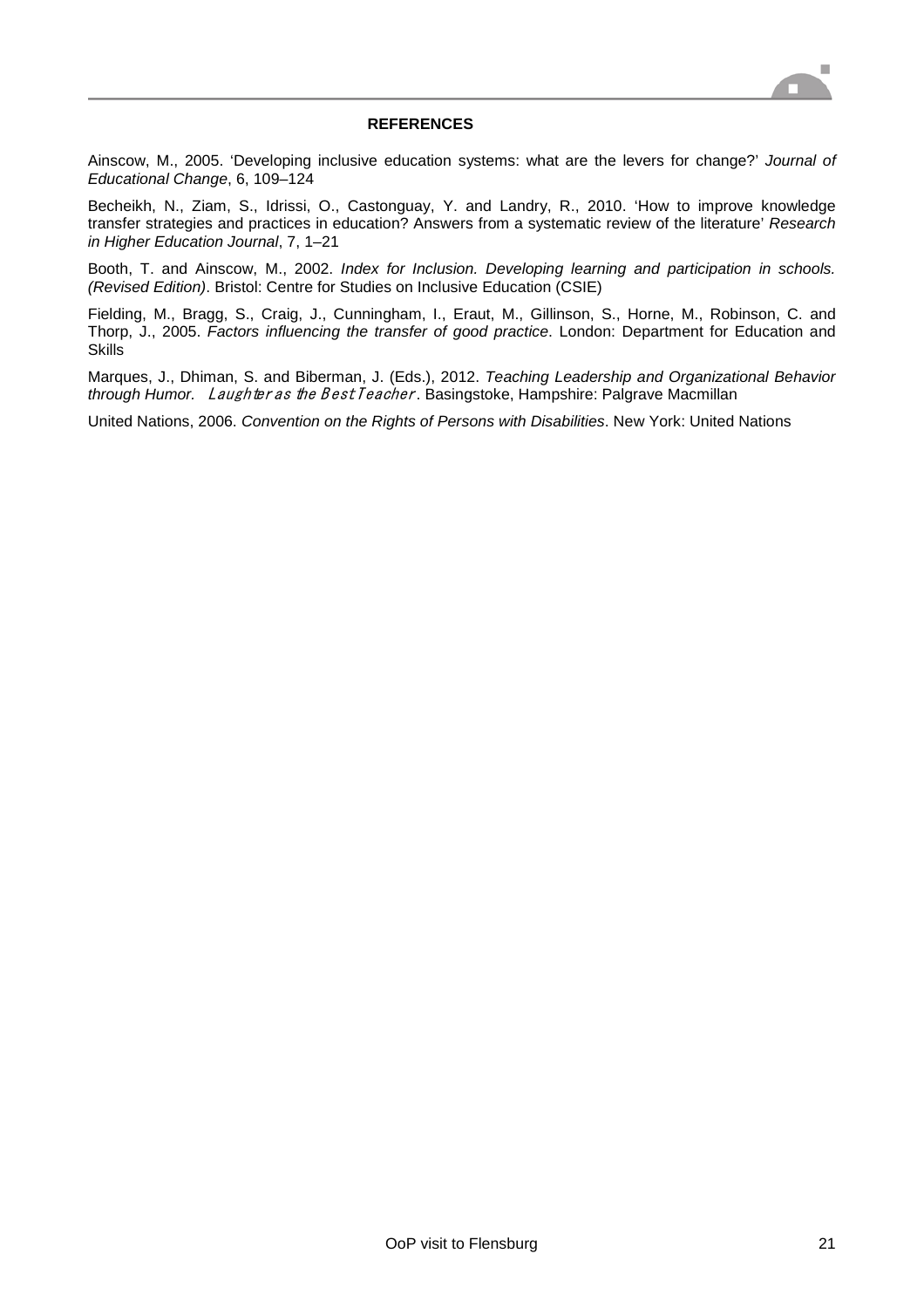# **ANNEX 1: FLENSBURG WAY OF INCLUSION**

# **City of Flensburg City of Flensburg**

| <b>Centre for Co-</b><br><b>Operation and</b><br><b>Support for</b><br>children                                                                                                                                                                                            | <b>Health</b><br><b>Services</b>                              | <b>Individual</b><br><b>Support</b>                                | <b>Social</b><br><b>Services</b><br><b>Department</b>                                                         | <b>Buildings/</b><br><b>Facilities</b>                                                       | <b>Projects</b>                                                                                                         | <b>Educational</b><br><b>Planning</b>              |
|----------------------------------------------------------------------------------------------------------------------------------------------------------------------------------------------------------------------------------------------------------------------------|---------------------------------------------------------------|--------------------------------------------------------------------|---------------------------------------------------------------------------------------------------------------|----------------------------------------------------------------------------------------------|-------------------------------------------------------------------------------------------------------------------------|----------------------------------------------------|
| Organisation of<br>city and local<br>education<br>authorities to<br>support<br>children and<br>youngsters at<br>the educational<br>and socio-<br>educational<br>levels (crisis<br>management)<br>and in<br>consultation<br>with the<br>educational<br>support at<br>school | Individual<br>medical<br>diagnoses<br>to assess<br>disability | Individual<br>assessment<br>of needs to<br>grant legal<br>benefits | Individual<br>consultation<br>and support<br>in.<br>agreement<br>with the<br>Social Law<br>Code (SGB<br>VIII) | School<br>buildings<br>Accessibility<br>of buildings<br>Adapted<br>devices<br>Transportation | Regional<br>conferences<br>Transition<br>from school<br>to<br>vocational<br>settings for<br>people with<br>disabilities | School<br>development<br>Educational<br>management |

## **Schools Further Stakeholders**

| <b>Primary</b><br><b>Schools</b>                                                                                                                                                         | Regional<br><b>School</b>                  | <b>Community</b><br><b>Schools</b>                                                                                                                         | <b>Secondary</b><br><b>Schools</b>                                                                                                                                       | 'Villa Paletti'                                                                                        | <b>GSL</b>                                                                                                                                              | <b>School</b><br><b>Authority</b>                                                                                                    |
|------------------------------------------------------------------------------------------------------------------------------------------------------------------------------------------|--------------------------------------------|------------------------------------------------------------------------------------------------------------------------------------------------------------|--------------------------------------------------------------------------------------------------------------------------------------------------------------------------|--------------------------------------------------------------------------------------------------------|---------------------------------------------------------------------------------------------------------------------------------------------------------|--------------------------------------------------------------------------------------------------------------------------------------|
| Falkenberg<br>School<br>Hohlwegschool<br><b>Adelby School</b><br>Rude School<br>Engelsby<br>School<br>Friedheim<br>School<br>Fruerlund<br>School<br>Ramsharde<br>School<br>Weiche School | School at<br>Campus<br><b>Special</b>      | Comenius<br>School<br>Fridtjof-<br>Nansen<br>School<br>Community<br>School<br>Flensburg<br>West<br>Käte<br>Lassen<br>School<br>Kurt<br>Tucholsky<br>School | Evening<br>Secondary<br>School<br>Old<br>Secondary<br>School<br>Auguste-<br>Viktoria<br>School<br>Fördeg<br>Secondary<br>School<br>Goethe<br>School<br><b>Vocational</b> | Psychiatric<br>centre for<br>children and<br>youngsters;<br>school for 12<br>children with<br>teachers | First<br>placement<br>for children<br>with<br>German as<br>a second<br>language<br>(School<br>Ramsharde,<br>School<br>Fruerlund,<br>Comenius<br>School) | Legal and<br>technical<br>authority for<br>all primary,<br>regional and<br>community<br>schools, as<br>well as<br>special<br>schools |
| Waldschule                                                                                                                                                                               | <b>Schools</b>                             |                                                                                                                                                            | <b>Schools</b>                                                                                                                                                           |                                                                                                        |                                                                                                                                                         |                                                                                                                                      |
|                                                                                                                                                                                          | Paulus-<br>Paulsen<br>School<br>School for |                                                                                                                                                            | <b>RBZ</b><br>Eckener<br>School<br><b>RBZ</b>                                                                                                                            |                                                                                                        |                                                                                                                                                         |                                                                                                                                      |